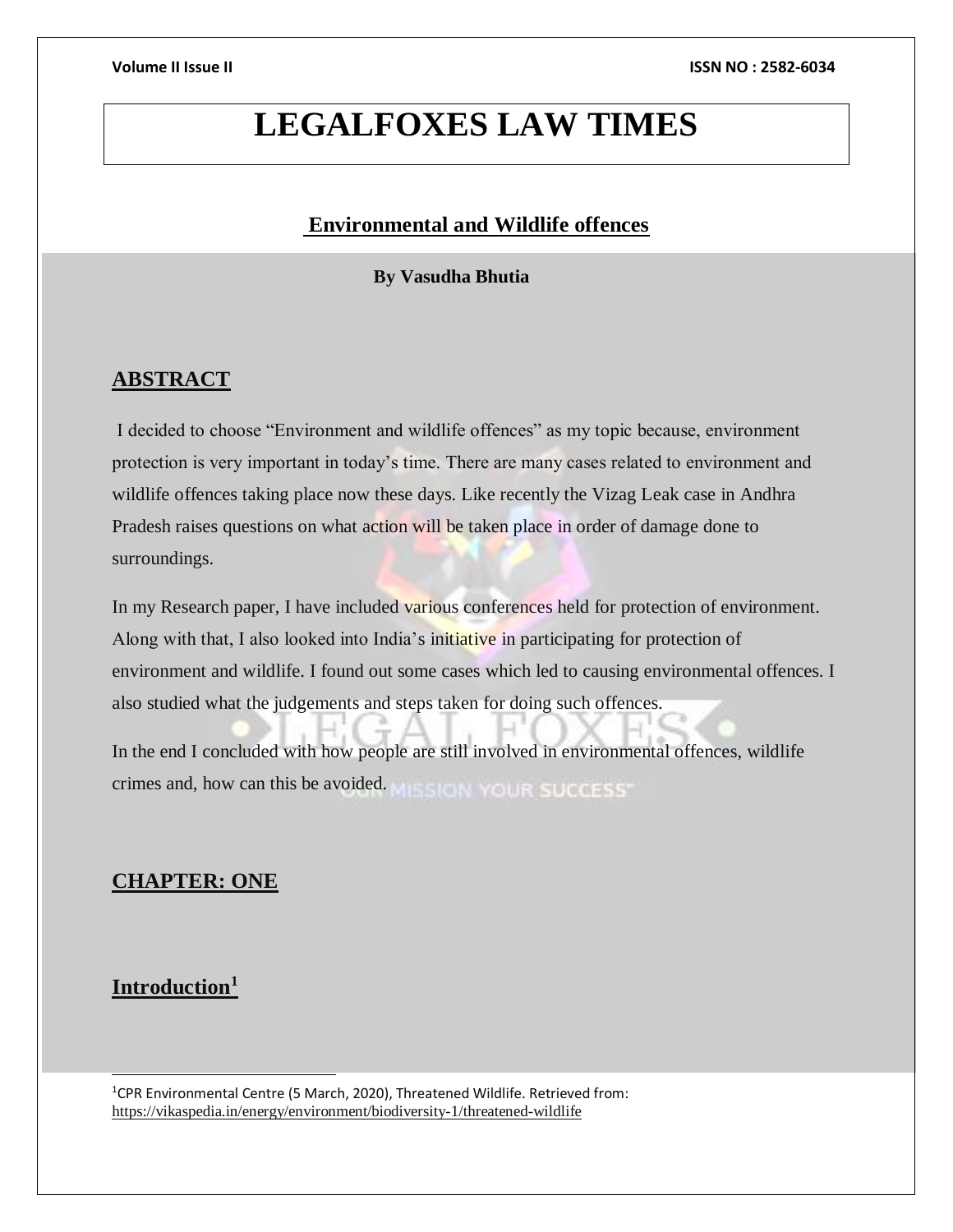Environment and wildlife have always been priority to humans. It is one of the main concerns for protection right now. From last few years, many human activities led to environment degradation. Humans don't even realise but, every daily activity leads to some kind of environmental degradation. Mostly the industrial activities are the main reason which causes harm to environment as well as the wildlife.

Environment degradation is one of the major threats and it gets international political threats too.There are many factors leading to environment degradation. One of the main cause is deforestation.Due to cutting of trees, there has been 3.16 per cent reduction in global forest cover from 1990 to 2015. Activities like shifting cultivation, rotational felling developemental activities etc has led to deforestation. Other factors like soil erosion, volcano,tsunami also leads to destruction of the environment. It has been estimated that, after the independence, India has lost 4696 million hectors of forest land for nonforest activities.Along with environmental degradation, wildlife is also subject to facing risks. Many species are disappearing due to global warming.

Due to agriculture, natural ecosystem is cleared out to grow only selected crops. Due to this process, the animals are left with limited options for eating food. In some areas, animals die of starvation. Agriculture has made a way to neglect the depletion of forests.

Pollution caused by industries has given negative impact on environment. The thermal and nuclear plants have affected the marine life. The toxic effluents are killing of fishes, exploiting ornamental seashells and pearl oysters. Export of sea fans, seaweeds and meat is also harming the aquatic life.

Today, there are many species which are considered to be endangered in India. The pink headed duck and cheetah have become extinct in India. Species like sparrow, tiger, Indian elephant, Asiatic lion are already on verge of extinction. In such cases humans can beblamed for harming the ecosystem. Due to these activities, the flora and fauna are getting affected veryrelated to environment and wildlife offences have been introduced not only in India, but all over the world.

Protection of environment has become very significant topic in internationally also. International environment law is developed between sovereign states for developing standards internationally. It provides obligation for states including their behaviour in international environmental matters.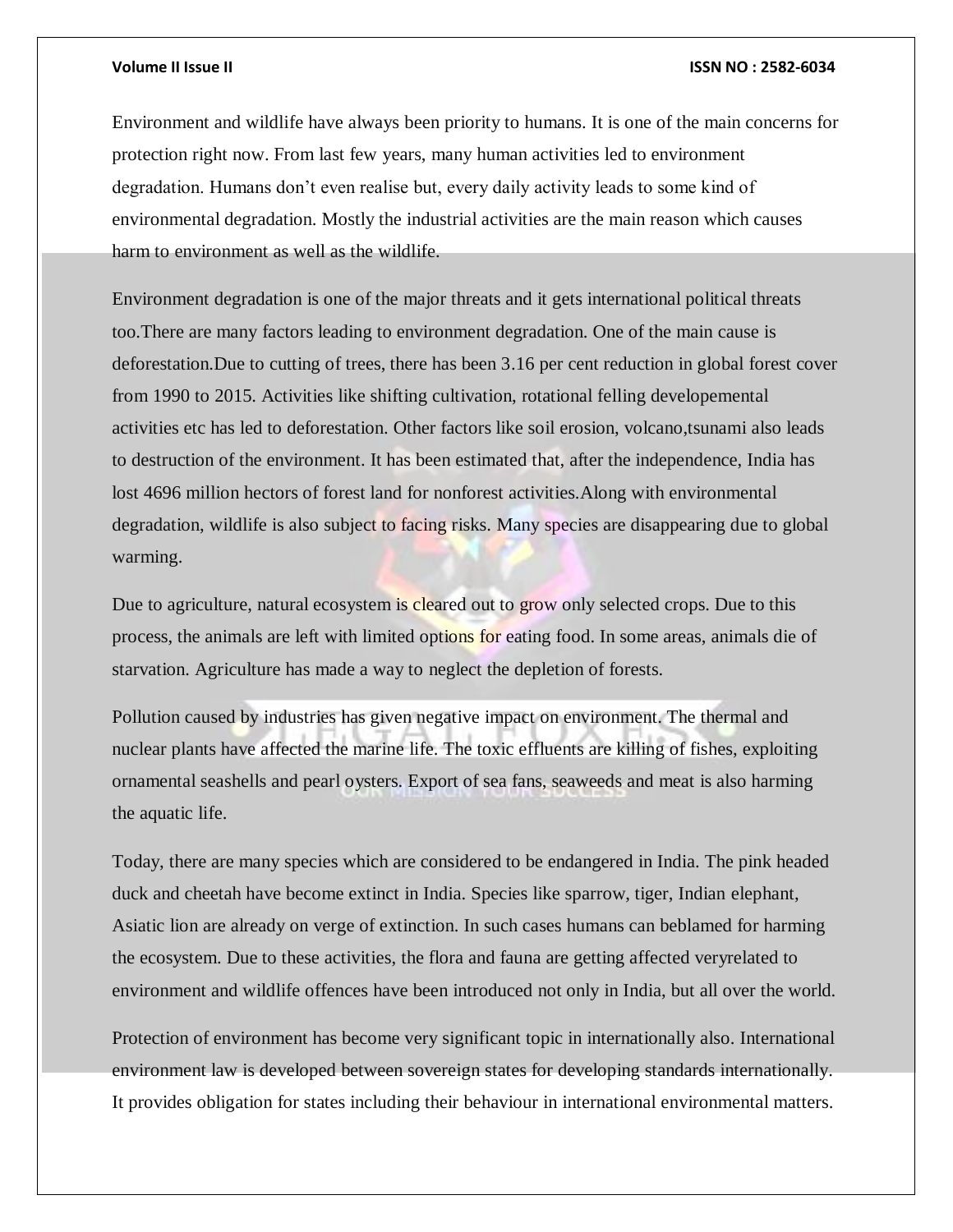l

### **Volume II Issue II ISSN NO : 2582-6034**

## **Evolution of Environment Laws**<sup>2</sup>

By the end of 1930-1940 many countries realised the importance the importance of natural resources. Many negotiations were made by the states in order to protect the flora and fauna. In 1933, The London Convention on Prevention of Fauna and Flora was established. Along with this, Washington Convention on Nature Protection and Wildlife Preservation was established in 1940. Both of these conventions aimed at looking after the environmental related problems as well as wildlife protection.

By the twentieth century, the marine life was being affected. The whales were on verge of extinction. This was due to the development of the steam engines and exploding harpoon guns. Therefore in 1946, the International Convention for the Regulation of Whaling industry was madefor conservation the whales along with the marine life.

During 1950-1960, there was lot of destruction caused due to the nuclear weapons used in the second world war. During this time, there were many conventions whose main concern was prevention of birds and ocean fisheries. This was also the time when the term "Environment" emerged. People understood the meaning of environment. In this era the states understood the importance of environment and how important it is to protect the wildlife. After the world war all countries realised how the wars has resulted in destruction and affected not only the people but also the environment. During this period, the International community was also concerned about nuclear damage caused by the civilians. The countries made some negotiations for controlling the oil pollution in the sea. Between 1930-1960 there were many scientific publication found on natural resources and endangered species. During 1967, a book called "Salient Spring" written by Rachel Carson was released. This book helped in spreading awareness about environment protection. In 1970, the Radar technology was introduced. It helped in observing the earth surface.

From 1972 onwards, many international conferences were held on pollution, global pollution and control of emission. The European nations decided to stop using materials on ozone depleting chemicals. From the year of 1985-1992, growth of international environment law was

<sup>2</sup>Sunanda Swain (31 December, 2018), Evolution of International Environmental Law. Retrieved from: <https://www.cleantechloops.com/environmental-law/>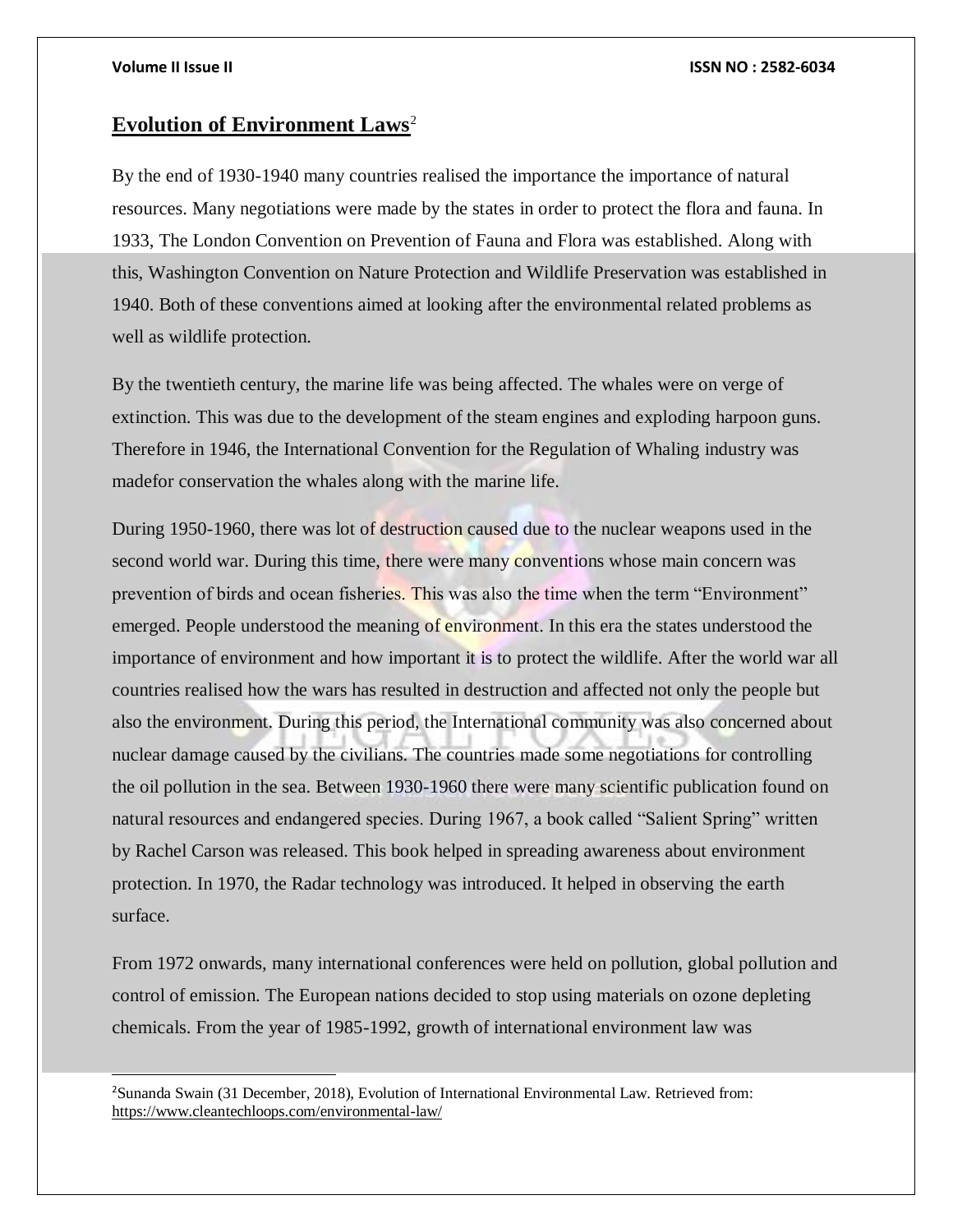discovered. Various global agr<sup>3</sup>eements were made on environment and wildlife protection. There was asVeinna Convention on protection of ozone layer, the Montreal Protocol on Substances, the Protocol on Environmental Protection, Antarctic Treaty were formed.

In 1992 an aim was made in UNCED in Rio de janario. 176 countries attended the conference. The UNCED wanted equality between environmental protection and economic development.

These international agreements proves that all countries are equally interested in protecting the environment. These agreements are based on certain procedure which has to be followed by all member states.

However, there are differences in between the states while allocating the burden as well as benefits.So the process of international legal instrument become diverse and new approaches was to be adopted.

The international environment law is made by participation of nearly 200 countries around the world. These countries are not only governed by any particular international body or any institution. The work of the international environment law has been inspired by various treaties. These are legal agreements that binds the countries to tackle with the environment related problems together. It maintains unity among the nations.

The international agreements on environment problems made in last 20 years reflects the current global interests for maintainanceof planet earth. It sets up procedures through monitoring the wellbeing of the planet. **"OUR MISSION YOUR SUCCESS"** 

## **Environment Law in India**<sup>4</sup>

The concept of environmentalism is not fixed and it keeps on changing. This can be applied in India as well. Environmentalism concept has evolved throughout past years. The concept of environmental protection is an idea that existed in Indian culture. In the early years before

<sup>3</sup> Joseph P. Hyder (13 April, 2020), International Environmental Law. Retrieved from: [https://www.encyclopedia.com/environment/energy-government-and-defense-magazines/international](https://www.encyclopedia.com/environment/energy-government-and-defense-magazines/international-environmental-law)[environmental-law](https://www.encyclopedia.com/environment/energy-government-and-defense-magazines/international-environmental-law)

<sup>4</sup>Tanay Akash (7 Januaray,2019), Evolution of Environmental Laws and Policies in India. Retrieved from: <https://legaldesire.com/evolution-of-environmental-law-and-policies-in-india/>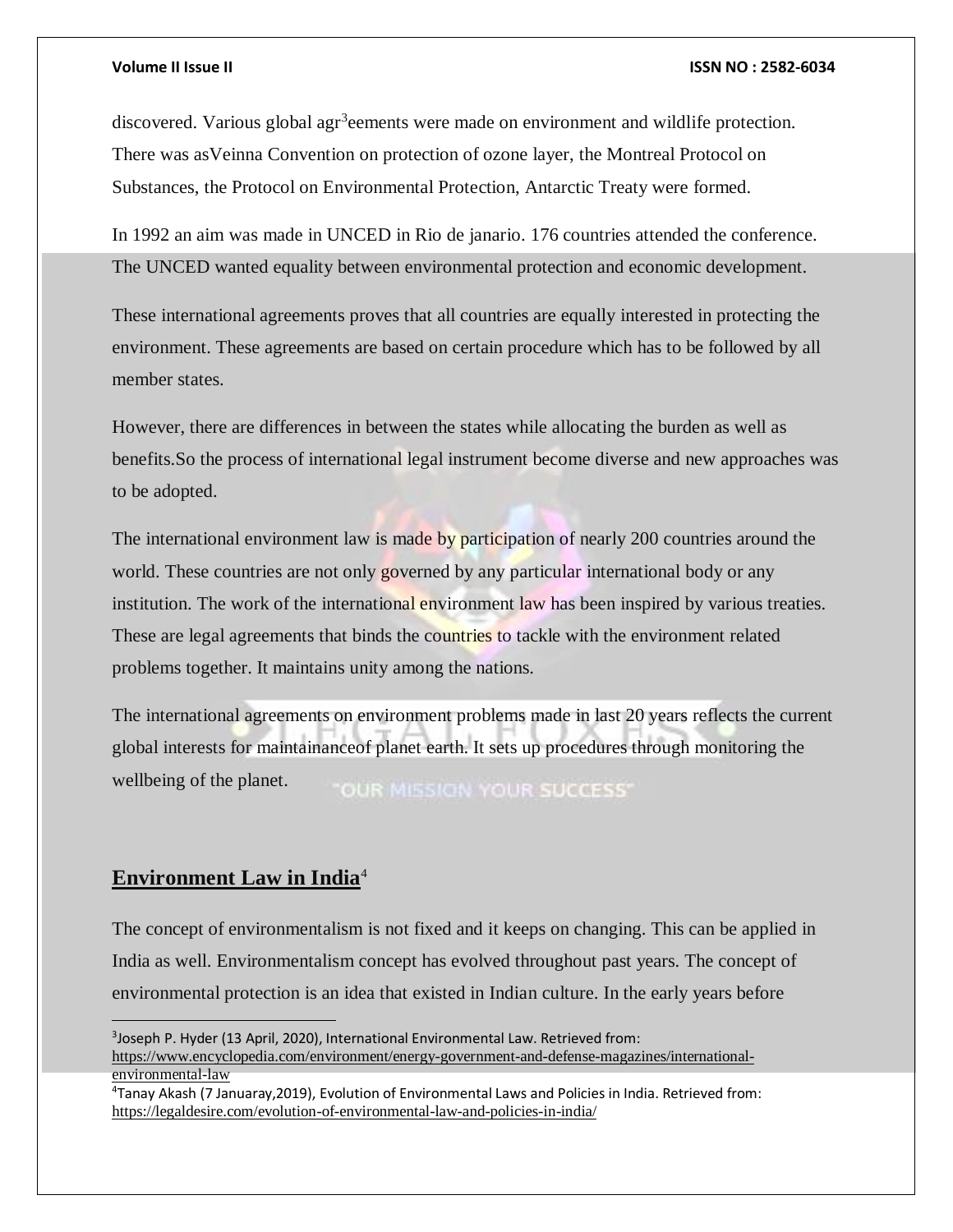independence, there were not any precise environment related law. In India the environment laws evolved from ancient rules including Bhuddhism and Jain practise to mughal era to modern British era. After British era, the modern legislature has taken part in introducing law related to environment. Various international agreements have been made, new acts related to environment and wildlife protection has also been made.

In ancient India we can see environmental awareness from prevedic stage, particularly in Harappa and Mohenjo Daro civilization. Hygiene was very important during this time, it is evident by construction of ventilated houses, streets, wells, bathrooms, underground drains etc. In the book Charak Samhita, instructions are given for proper usage of water to remain clean. In the Arthashastra, punishments are given for chopping trees, harming the forests, killing any species. It also talks about nature conversation and says that these rules are applied to common man as well as the rulers.

In the medieval period, the rulers used to go for hunting in forests. Forest was great source of livelihood for the kings. There were no environment related jurisprudence until Akbar. During this time, except for rulers everyone was prohibited from hunting. But there were no major initiatives taken for environment as rulers were only interested in war and power. However, there were some royal trees which were not allowed to be to be chopped except by giving fee. But there were never any restrictions for chopping of other trees, and harming the animals etc. The forest during this period began to be endangered.

Environment related laws was present since ancient time. But during medieval era the laws somehow faded. Soon during the 1800 AD, the Britishers came to India. They introduced new laws related to protection of nature. Various acts were introduced by the Britishers in India. Some of these acts are, Shore Nuisance (Bombay and Kolaba) Act.This act was introduced to impose restrictions on the spoiling of seawater. Then there was Merchant Shipping Act (1858). This act looked to prevent sea pollution caused by oil. Others acts include, The Fisheries Act (1897), The Begal Smoke Nuisance Act (1905), Bombay Smoke Nuisance Act (1912), Wild Birds and Animals Protection Act (1912).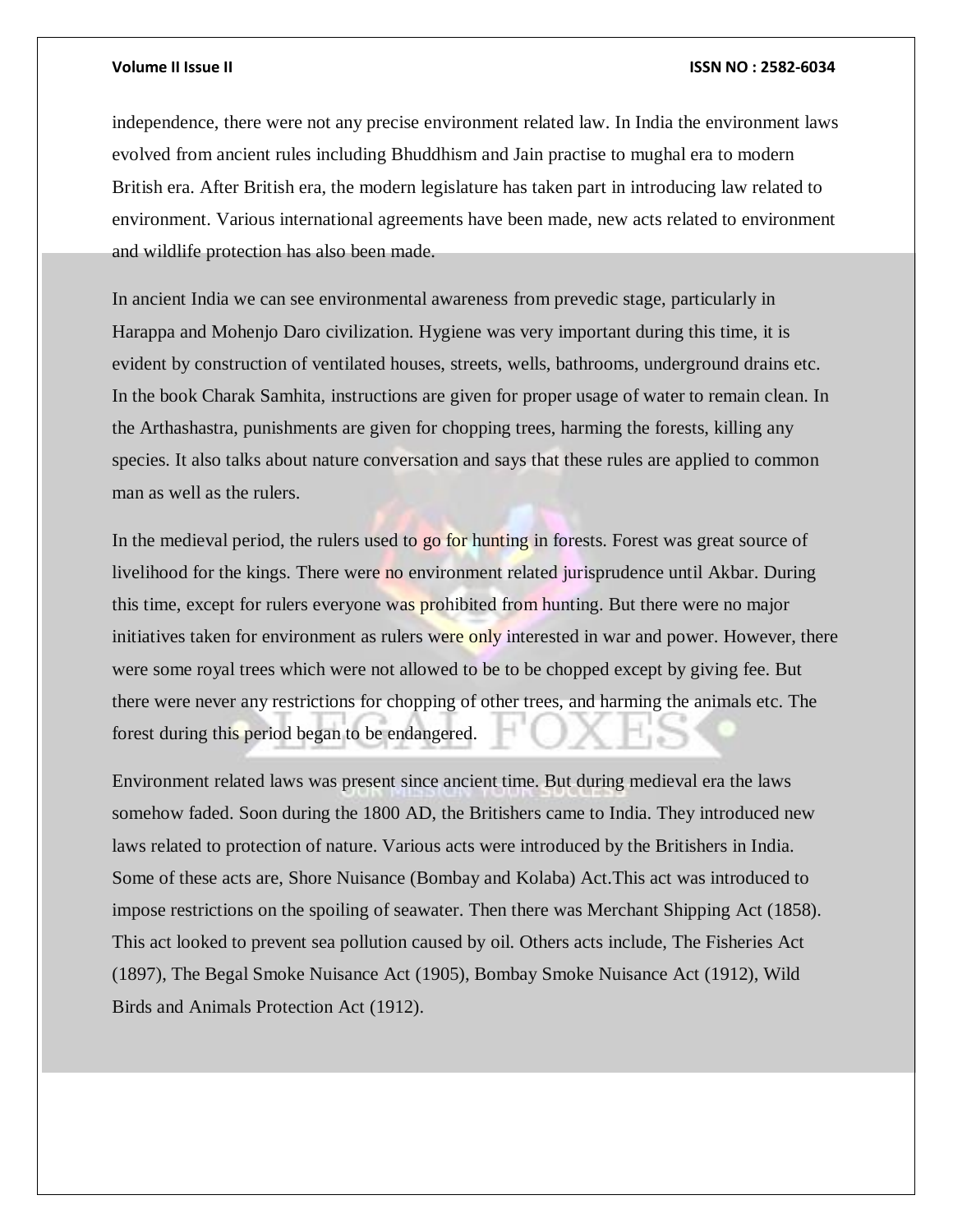After India's independence, new laws related to environment was introduced around 1947. However. It was Stockholm Declaration of 1972 which got the attention from India. Later, environmental laws were enacted by central government of India.

Protection of environment and keeping ecological balance is a task that is required to be followed not only by the government, but also people, It is social obligation and fundamental duty mentioned under Article 51A (g) of the Indian constitution<sup>5</sup>.

These are few steps that have been taken by Indian legislation in order to protect the environment and its wildlife in modern era. There are many more acts and international agreements that has been signed by India. The concept of environment protection was prevalent in India since ancient period. But due to medieval era, the concept of environment protection almost disappeared. However, the Britishers restored the concept and this environment protection became very important topic. Today, there are manyenvironment related issues are given much importance. The government takes many steps for environment protection.

### **CHAPTER: TWO**

## **Conferences and Treaties held for Environment and Wildlife Protection**

Environmental protection has international dimension. The earliest conventions addressing problems particularly wildlife and marine issues, dates back to more than hundred years. The starting point of environment management was the United Nations Conference on Man and the Environment, which was held in Stockholm in 1972.Over past 20 years, many environment protection related conferences has been held in international level. Some of these conferences will be described here.

## **Stockholm Conference<sup>6</sup>**

<sup>5</sup>The Constitution of India (Lok Sabha Secretraiat, Jainco Art India),2016. Page:25 <sup>6</sup>Phillipe Boudes,United Nations Conference on Human Environment. Retrieved from: <https://www.britannica.com/topic/United-Nations-Conference-on-the-Human-Environment>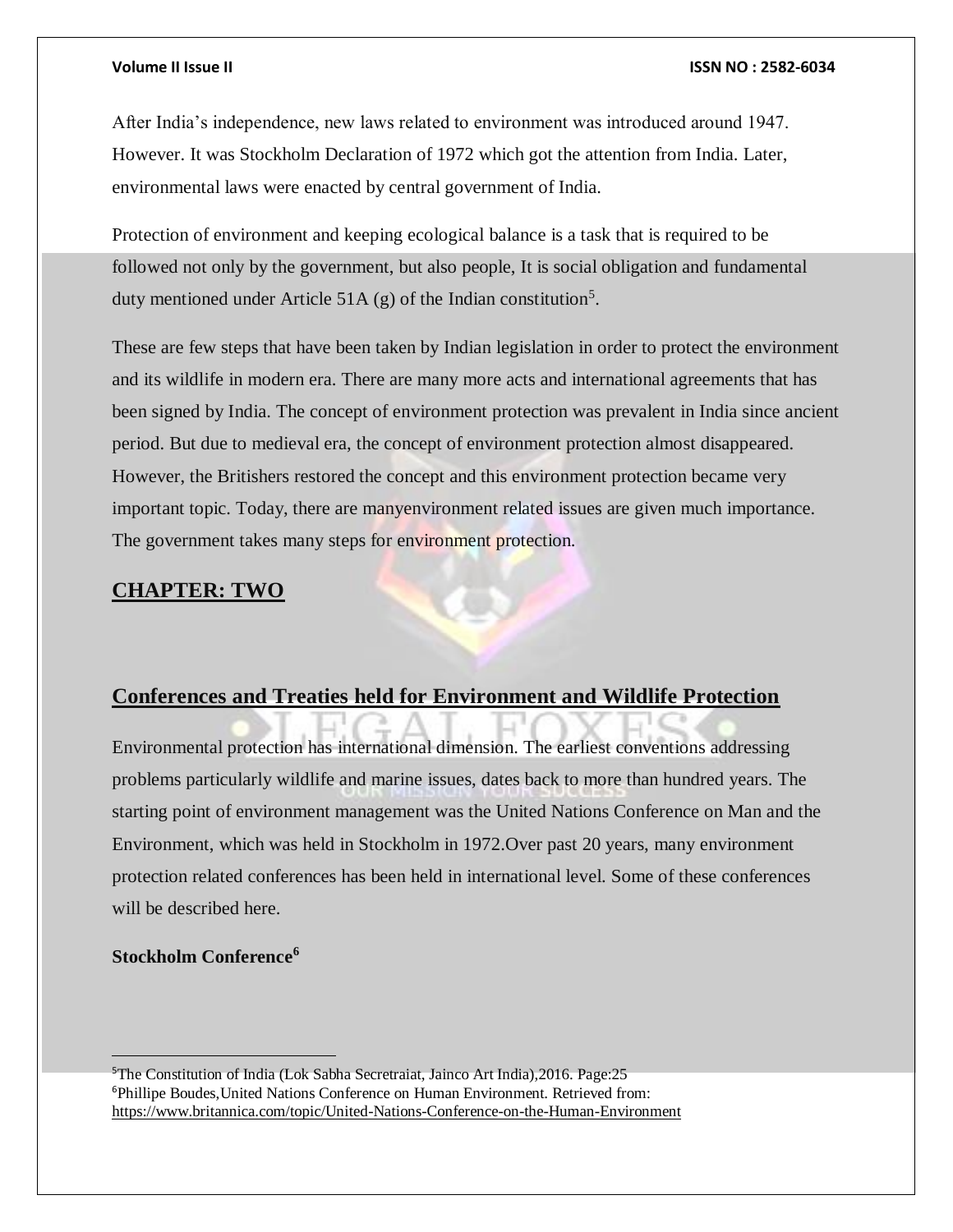For instance, the Stockholm conference is one of the main conference held in Stockholm, Sweden from June 5 to 16, 1972. It was United Nation's first major conference held for international environmental issues. It resulted in turning point for development of international environmental politics. There are 26 principles concerning environment and development, action plan with 109 recommendations held at the conferences. Some of these principles includes:

- 1. Human Rights to be asserted and colonialism condemned.
- 2. Natural resources should be preserved.
- 3. Earth's power to produce renewable resources shall be taken care of.
- 4. Wildlife protection

- 5. Sharing of nonrenewable resources.
- 6. Pollution to not be beyond earth's capacity to clean it.
- 7. To look after ocean pollution
- 8. Improve environment by development.
- 9. Providing assistance to developing countries

These were some of the principles that were discussed at the conference and, all member states were required to follow it.

## **TheConvention on International Trade in Endangered Species of Wild Fauna and Flora (CITES)<sup>7</sup>**

CITES<sup>8</sup> is an international agreement made between different countries in order to ensure that international trade in specimens of wild animals, plants are not endangered. It was established in 1973, but came into force on 1 July, 1975. This convention also regulates the trading of wildlife products such as, live animals, plants for food, leather goods, trinkets etc. It ensures that the survival of wildlife is not threatened or goes to extinction. Today, the CITES is protecting 5800 animal species, 30000 plants species. The convention has categorised them according to threat of that plant and animal. CITES also ensured that due its presence, the guidelines of General Agreement on Tarrifs and Trade is not violated.

<sup>7</sup><https://www.cites.org/eng/disc/what.php> <sup>8</sup>Rachel Fobar (3 July, 2019), What is the convention on CITES. Retrieved on: <https://www.nationalgeographic.com/animals/reference/convention-on-international-trade-in-endangered-species/>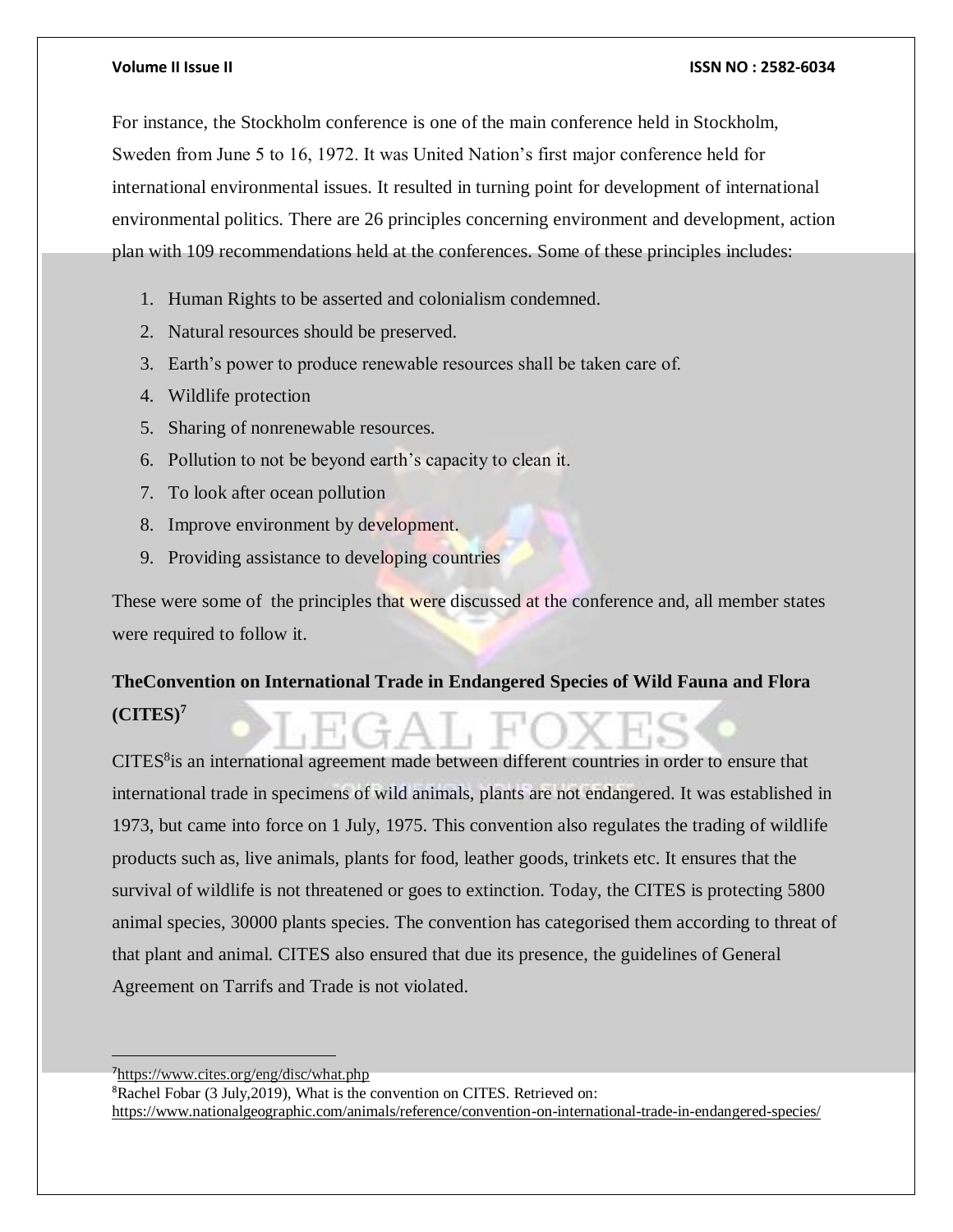CITES holds a meeting in every 2-3 years. All the member countries gather together in the meeting which is known as Conference of the Parties, they discuss about how the conference is being enforced. In this meeting, they discuss about new proposals for listing and removing species, they keep debate about concerned issues, make new rules and regulations.

In the meeting, amendments are also made. These amendments require two thirds of majority of members who are present and voting during the meeting.

### **Brundtland Report (1987)<sup>9</sup>**

Brundtland report is <sup>10</sup>was published on 1987 by the World Commission on Environment and Development. WCED is known for introducing sustainable development and providing guidelines for achieving it. WCED was sponsored by the United Nations, chairman wasGro Harlem Brundtland. The WCED tried to understand the causes of environmental degradation and tried to understand connections between social equity, economic growth and environmental problems. It is also known as the Brundtland Commission.

Due to increasing problems like ozone depletion, global warming, raising standard of living and other environmental problems, the United Nations convened WCED. The WCED proposed long term solutions for achieving sustainable development. It also tries to find out a way in which all countries collectively fight with issues related to development and resources.

The Brundtland report also has chapters related to sustainable development, role of international economy, population, human resources, food security, species, ecosystems, energy, industry, proposed legal principles for environmental protection.

Brundtland report has given the meaning of sustainable development in its own words. It says, "development that meets the needs of the present without compromising the ability of future generations to meet their own needs". This definition emphasises on needs and goal of providing essential requirements of world's poor, idea of technology and social organization and how it imposes limits on ability of environment to provide for world's present and future needs.

<sup>9</sup>Kuriyakose TD(5 August,2017), Brundtland Report. Retrieved from: <https://www.slideshare.net/KuriakoseTD/brundtland-report-78584063> <sup>10</sup>Michelle E. Jarvie, Brundtland Report[. https://www.britannica.com/topic/Brundtland-Report](https://www.britannica.com/topic/Brundtland-Report)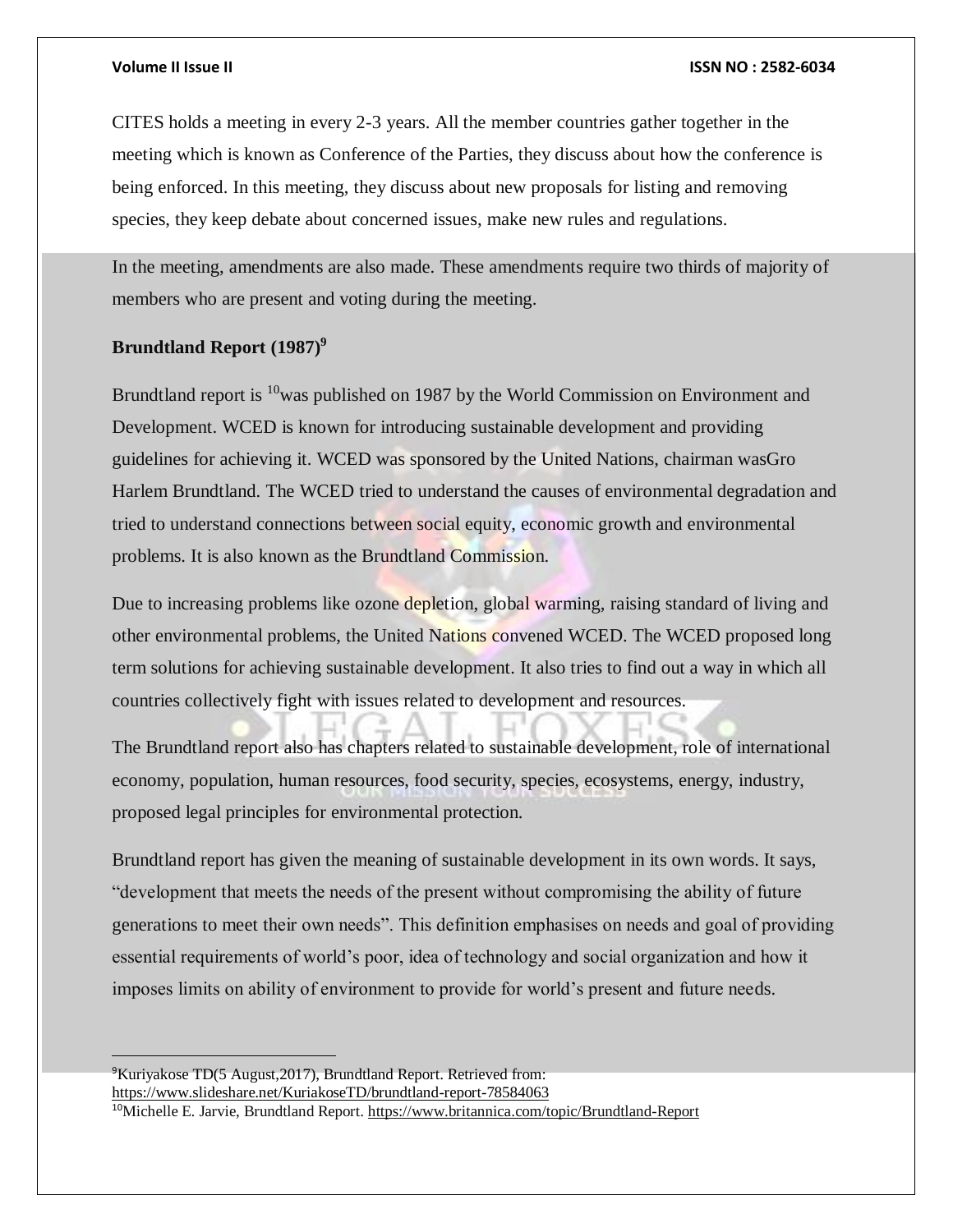The Brundtland report has highlighted the global population growth that cannot be continued indefinitely. It predicted that by twenty first century, the world population will stabilize in between 7.7 billion to 14.2 billion. According to it, more people will live in cities as compared to rural areas. Most of the highest population growth rates is found in developing countries. The report also says that the environmental impact will be more for an individual, who is born in industrialised country than a person born in a developing country. The report also noted that declining birth rates of industrialised world will lead to burden on younger generations to look after the older generations. To develop the world, education and health facilities was given importance specially for women.

### **Agenda 21 (1992)**<sup>11</sup>

Agenda 21 was established at the United Nations Conference on Environment and Development, in Rio de Janeiro, Brazil in 1992. It is also known as Earth Summit. Agenda 21 aims at achieving sustainable development by various countries. Countries who are part of agenda 21 are under the supervision of International Commission on Sustainable Development. The countries are also required to spread the awareness about the Agenda 21 at local and regional levels. Agenda 21 focuses development of economy by looking after the conservation and preservation of environment and its resources.The provisions of Agenda 21 provides set of guidelines for problems like hunger, poverty, resource consumption, deals with poverty over health and education, promotes role for everyone etc.

Agenda 21 makes the government to integrate sustainable development into national strategies. It highlights the important role of NGO and common people in the process of sustainable development. To achieve sustainable development, issues related to local, national and international level must be handled properly. All nations should work towards international agreements which looks into interest of everyone. It should also protect the integrity of the global environmental and developemental system.

## **Kyoto Protocol (1997)<sup>12</sup>**

<sup>11</sup>Michelle E. Jarvie, Brundtland Report[. https://www.britannica.com/topic/Brundtland-Report](https://www.britannica.com/topic/Brundtland-Report) <sup>12</sup>Carla Tardi (26 September,2019), The Kyoto Protocol. Retrieved from: <https://www.investopedia.com/terms/k/kyoto.asp>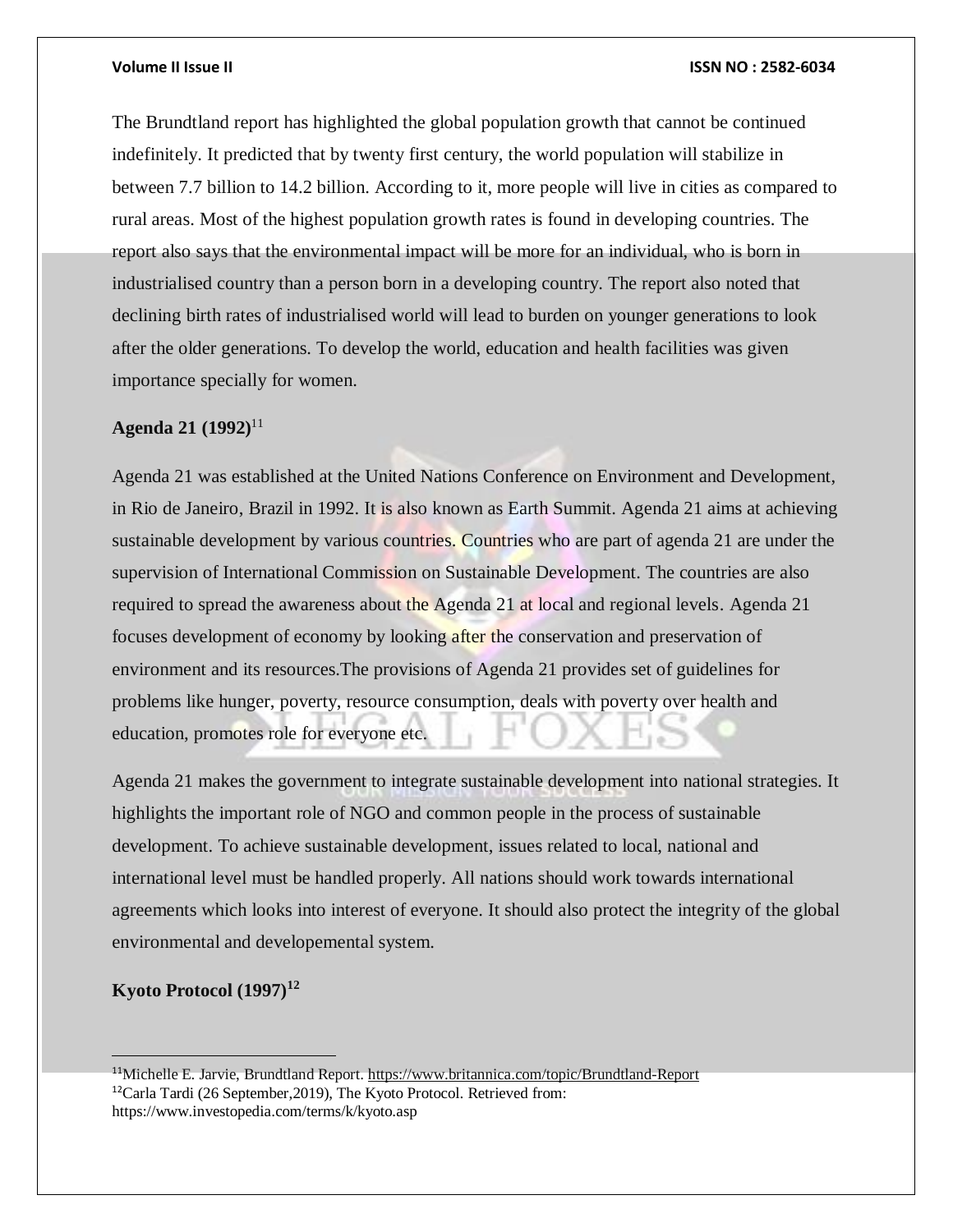Kyoto protocol established on 11 December, 1997. However, it came into force on 16 February, 2005. There are around one hundred ninety twostates who are part of Kyoto Protocol. In the late eighty's, many countries realised how environment protection is important for survival. Due to international politics and interest of many countries, Kyoto Protocol came into action. Kyoto Protocol aimed at reducing the Green House emissions, based on the negative impact of global warming and carbon dioxide.

According to the Kyoto Protocol, rich countries are have to reduce Green House emissions. However, this rule does will not beapplicable to developing countries as they will not be able develop properly.Under Kyoto Protocol, have different countries had different targets to reduce Green House emissions to 5.2 per cent. On 21 December (2012), an amendment was presented by the Secretary General of the United Nations. During this time, 37 industrialised countries and the European community decided to reduce Green House emissions by eighteen per cent.Kyoto Protocol reduces Green House gasses like, carbon dioxide, methane, nitrous oxide,etc. These gasses affects the energy balance of the global atmosphere, which also leads to increase in average global atmosphere, known as global warming.

Kyoto Protocol introduced countries to decide and set their targets. These approaches included use of natural resources, known as sinks, that removes Green House emissions from the atmosphere. So the method used are plantation of trees, to take up carbon dioxide from the air. Other method used are, international programme called Clean Development Mechanism. This programme led the developed countries to invest in technology and infrastructure in less developed countries to reduce their Green House emissions. Another way was trading emissions. This let the countries buy and sell emissions rights and placed an economic value on Green House gas emissions. European countries took initiative in emission trading market as a mechanism to work for meeting their commitments under Kyoto Protocol. Those countries who failed to meet their commitments are required to make up the difference between their targeted and actual emissions, they are also required to provide penalty amount of 30 per cent.

These are few of international conferences that were held in order for protection of environment as well as wildlife related issues. These conferences were held internationally and helped the countries to deal with environment related issues collectively.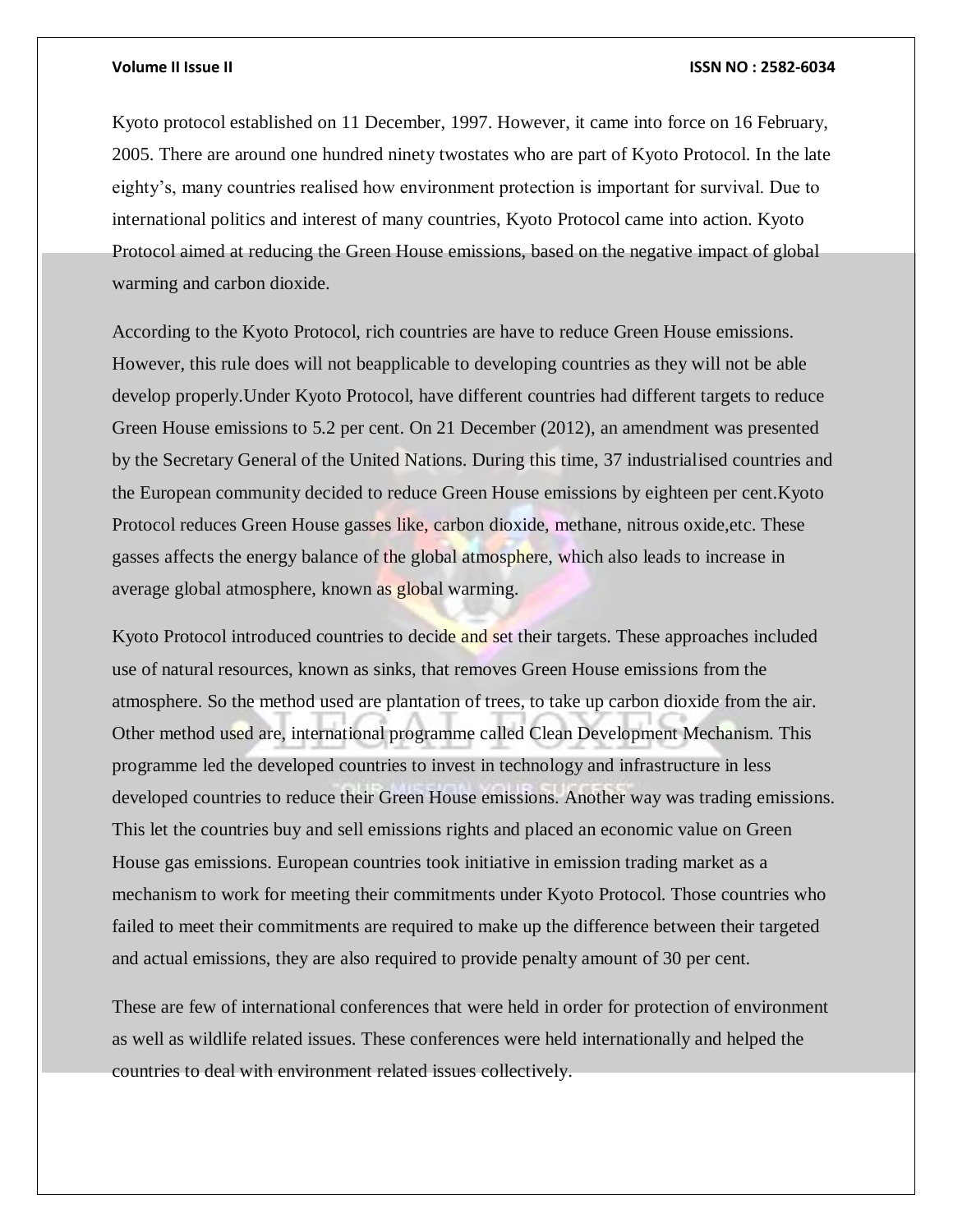l

## **India's Initiative in Environment and Wildlife Protection**

In India, environment and wildlife degradation is very serious issue. Many species are already on verge of extinction and many of them is extinct. The importance of environment was realised much later in India. Though there are instances of environment protection in ancient India, but during the medieval era protection of environment was neglected. However, it was Britishers who realised importance of environment and wildlife protection. They made proper policies and laws protect the flora and fauna. They also introduced bare acts related to environmental and wildlife policies. Some of these provisions are still followed in India.

According to the Constitution of India, the Directive Principles of State Policy, Article 48 says that, "the state shall endeavour to protect and improve the environment and to safeguard the forests and wildlife of the country". Article 51A says, "it shall be the duty of every citizen of India to protect and improve the natural environment including forests, lakes, rivers and wildlife and to have compassion for living creatures.<sup>13</sup>

India is one of the active members of Convention on Biological Diversity treaty. India has different laws to govern the protection and management of environment. This act has been updated and amended regularly with time to time. In 1988, National Forest Policy was established in order to ensure conservation as its fundamental principle. Later, the government passed The Environment Protection Act and The Foreign Trade Development and Regulation Act to look after proper functioning biodiversity.

The government currently is coming up with new measures for environment protection. Like the introduction of Public Private Partnership. Earlier, only the government funded for environment conservation issues. But now due to PPP, the companies who are willing to participate, are responsible for reforestation and developing the forest procedure for commercial process.

With improvement in education, the technology is also getting better every day. The new technology and communication, helps in knowing about the industry pollution, status of natural

<sup>&</sup>lt;sup>13</sup>The Constitution of India (Lok Sabha Secretraiat, Jainco Art India, 2016), Page no: 23,24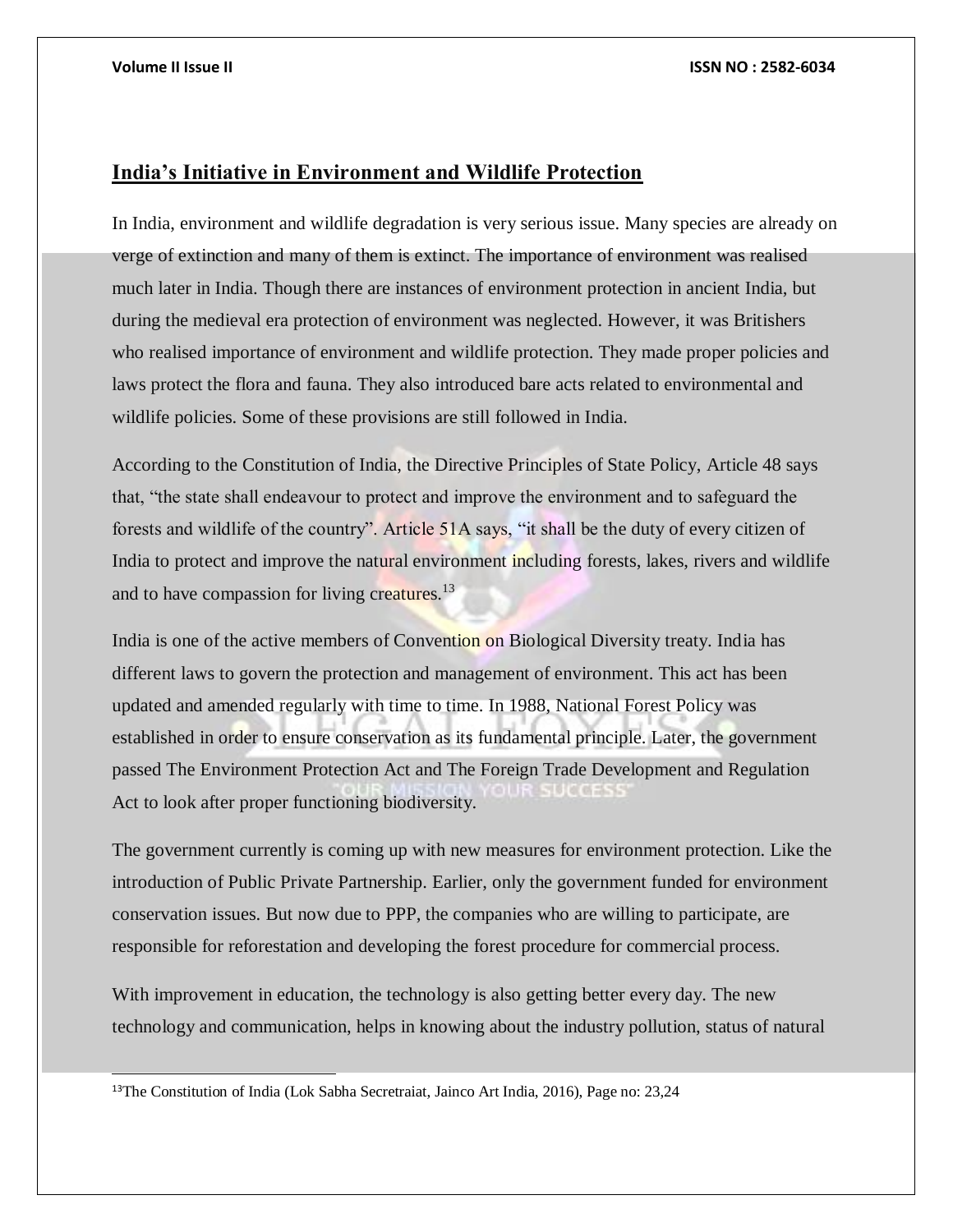resources and wildlife. There are satellites which keeps an eye on forest cover and water bodies. The camera traps are used for the purpose of wildlife census.

In India, the laws are also being updated with time. With the growing rate of environment concern, new rules and regulations are also being made. Separate rules and regulations for management of E waste, plastic waste, biomedical waste, construction and demolition waste was introduced.

Earlier, only government agencies were spreading awareness about environment conservation. But in last few years, due to various initiatives like Chintan Shivir, School nursery programmes and climate change special express, the government increased the participation of civil society, school children, educational institutions in environmental and wildlife conservation.

The government of India has passed the **Wildlife Protection Act** (1972). This act has created protected areas to protect the wildlife and guidelines for punishment for killing of specified flora and fauna. The **Wetland Conservation and Management Rules (2010)** protects the wetlands of all states. The National Plan for Conservation of Aquatic Eco system provides assistance to the states for management of wetlands including Ramsar sites of India. The Wildlife Crime Control Bureau was established to control illegal trade in wildlife and endangered species.

There are some research organisations in India, who are working on conservation of wildlife like, Wildlife Institute of India, Bombay Natural History society and Salim Ali Centre for Ornithology and Natural History.

## **OUR MISSION YOUR SUCCESS**

The government has stopped\ banned the use of diclofenac drug which causes death of vultures throughout India. Conservation of these vultures initiatives has been taken by the government in areas of Haryana, West Bengal, Assam.

Various schemes such as "Integrated Development of Wildlife Habitats have been updated by adding "Recovery of Endangered Species". There are sixteen species that have been declared as endangered species. These are snow leopard, bustard, dolphin, hangul, nilgiritahr , marine turtles, dugong, edible nest swiftlet, Asian wild buffalo, Nicobar megapode, Manipur brow antlered deer, vultures, Malabar civet, Indian rhinoceros, Asiatic lion, swamp deer and Jerdon's courser.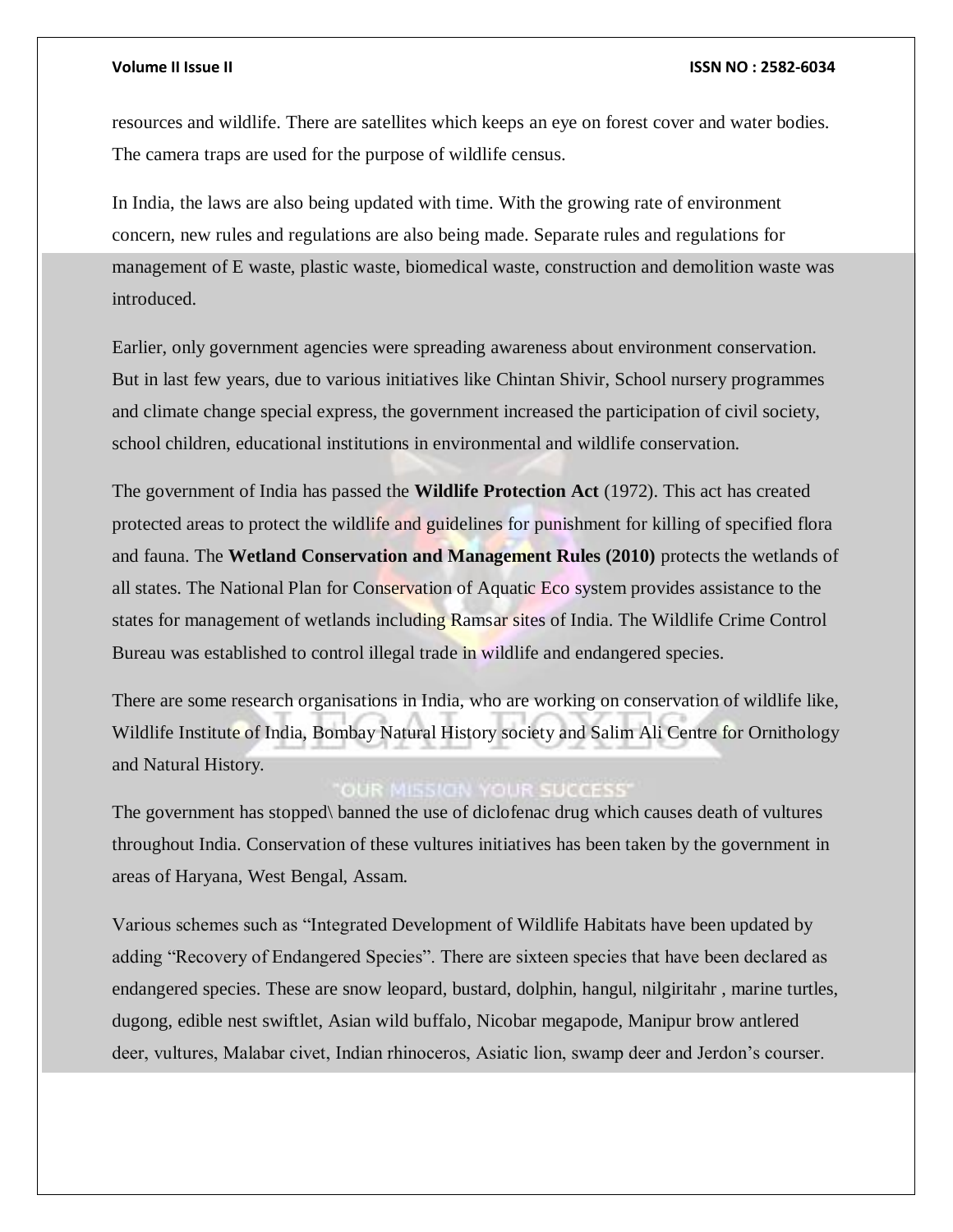The **National Green Tribunal Act** was made in 2010. This act was passed by Parliament to enable creation of special tribunals which can handle cases related to Environment. The NGT has power to hear all civil cases, related to cases which fall into, The Water Prevention and Control of Pollution Act, The Water Prevention and Cess Act, The Forest Conservation Act, The Air Prevention and Control of Pollution Act, The Environment Protection Act, The Public Liability Insurance Act, The Biological Diversity Act. If government violates any laws made by NGT, then it can be challenged by NGT. However, NGT cannot look matters of Wildlife Protection Act, The Indian Forest Act and any laws enacted by states relating to forests, tree preservation etc. NGT is not bound with procedure laid under CPC as well as The Indian Evidence Act. Every order passed by NGT is on basis of principles of sustainable development, precautionary principle, polluter pay principle. The NGT can impose costs, including lost benefits if anyone claims false claims. It helps to reduce burden on High courts and hold speedy trials. Each case is disposed within six months.

**The Environment Protection Act**, provides protection and improvement of environment related comprehensive legislation for protection of environment. This act punishes those who are responsible to endanger environment, safety and health. The act gives provision to central government to take measures for protection of environment. Section 15 imposes penalty on whoever fails to comply with provision of this act. The punishment is for imprisonment which may extend for five years or fine for Rs 1 lakh or both. Section 16 imposes penalty for offences committed by the companies.

The **Hazardous Wastes (Management Handling and Transboundary Movement) Rules**, was established in 2008. These rules provide proper management and handling of hazardous wastes. It regulates the collection, reception, treatment storage, disposal of hazardous wastes. However, it cannot be applied to waste water, exhaust gases, waste arising out of working of ships beyond 5km radioactive wastes, bio medical waste. The procedure of recycling wastes requires an application with a copy of document with a consent approved by the State Pollution Control Board under Water Prevention and control of Pollution Act and Air Prevention and Control of Pollution Act. A certificate of registeration issued by District industries centre is also required.

The **Bio Medical Waste (Management and Handling) Rules** was established in 1998. Bio medical waste is any waste generating during the diagnosis, treatment, communication of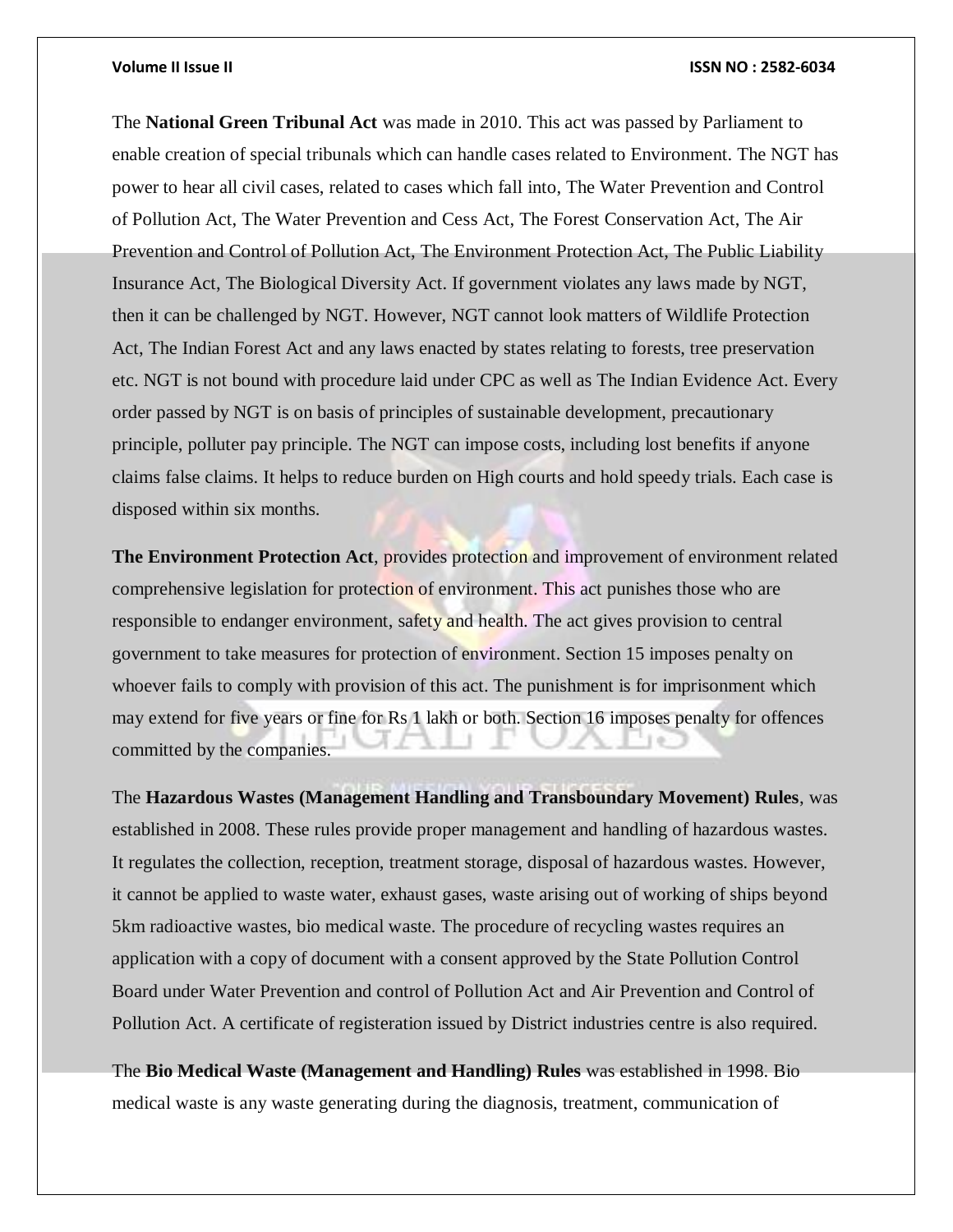humans and animals. This can include in research activities pertaining to production or testing of biologicals. These rules were made by the Indian government under section 6,8, and 25 of the Environment Protection Act. So, the rules of this act are applied to all institutions generating bio medical waste. It includes hospitals, nursing homes, dispensary, animal houses, laboratory, blood bank etc. These rules are applied to all persons who are involved in generating, collecting, receiving, storing, transporting, treating and disposing the bio medical wastes.

The **Public Liability Insurance Act** has provisions for factory owners to ensure personal injury and property damage. This act came into force on 1991 due Bhopal gas tragedy. This act also imposed compensation on behalf of the person whose act has affected others.There are other acts which have some special provisions related to environment protection. Like **ThePoliceAct** deals with noise pollution. Section 30 gives power to police officer to direct the assemblies, prescribing routes, license for processions and control extent of music. Section 32 is for penalty of violation of license to use music.

There are many environment conservation measures that has been taken recently. According to India State of Forest Report (2015), released in December 2015, total forest of the country has increased by 3775 square kms in 2 years.

Many National Parks, Santuaries, Consevation Reserves and community reserves have been created for protection of animals. Like the Jim Corbett national park, Ranthambore national park, Bhadra wildlife sanctuary, Gugamal national park, Nagarhole national park and tiger reserve, Pench national park, Balphakram national park. YOUR SUCCESS"

As per estimation of World Wildlife Fund and Global Tiger Forum, the population of tigers has increased to 3890 from 2010 estimate of 3200. This means that tigers population is growing slowly and steadly.

### **CHAPTER: THREE**

## **Environmental and Wildlife Offences**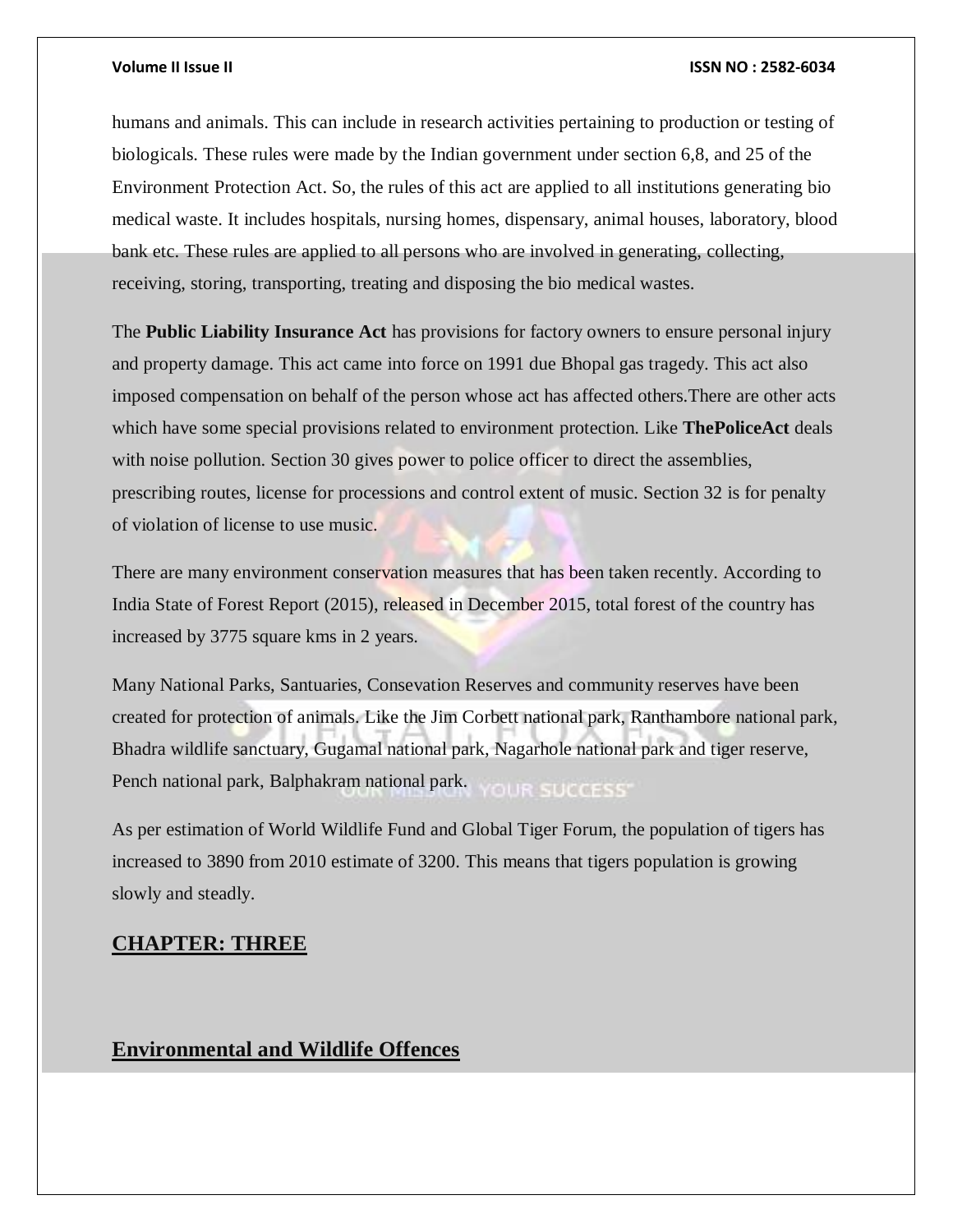As we all know that protection of environment and wildlife is need of the hour. Offences like trafficking, poaching of live or dead endangered species, illegal fishing are complex activities which causes environmental and wildlife imbalances. The environmental and wildlife offences are different from countries, regions, local communities. It poses as a threat to presence of plants and animals, hinders sustainable social and economic development. But there are many activities that leads to environmental and wildlife offences. Most of the environmental and wildlife crimes are related to unlawful exploitation of flora and fauna, pollution, disposal o wastes in water bodies, smokes from factories and many more reasons. These activities includes illegal trading of endangered species. Such as illegal trading of animal furs and reptile skins, ivory trade, trading of tortoises illegally. Many crimes are also taking place, like disturbing bat roots, animal sacrifices in rituals. Animal cruelty takes place in the form of badger baiting, shooting of animals, using of animals in circus etc. Animal trafficking is a threat to biodiversity. Many endangered species are sold in black market like, parrots, macaws, monkey etc. These animals are in high demand by the customers. Particularly, the demand of ivory and rhino horn is always high. Due to this, rhino horn trafficking involves organized crime syndicates, rebel militia as well as terrorist groups.

Many cases of deforestation is also causing negative impact on the environment. The amazon forest which was recently damaged during forest fire, was also already harmed due to deforestation. Similarly, in Indonesian forests, deforest is taking place due to palm oil cultivation.Illegal, unreported and unregulated fishing is found in all types of fisheries. It happens nationally as well as internationally. It has been estimated that at least 20 per cent of global harvest comes from illegal, unreported, unregulated fishing. There are over 90 per cent of fishes stocks which are overfished.

Unfortunately, in many countries, looking after environmental and wildlife crime is not always considered to be important. Environmental and wildlife offences lets flourishing of the international criminal groups to enable corruption. Crimes like fraud, counterfeiting, money laundering, violence often occur due to environment and wildlife related crime.The amount of money lost in environmental and wildlife crime is 10000 times greater than the money spent by the agencies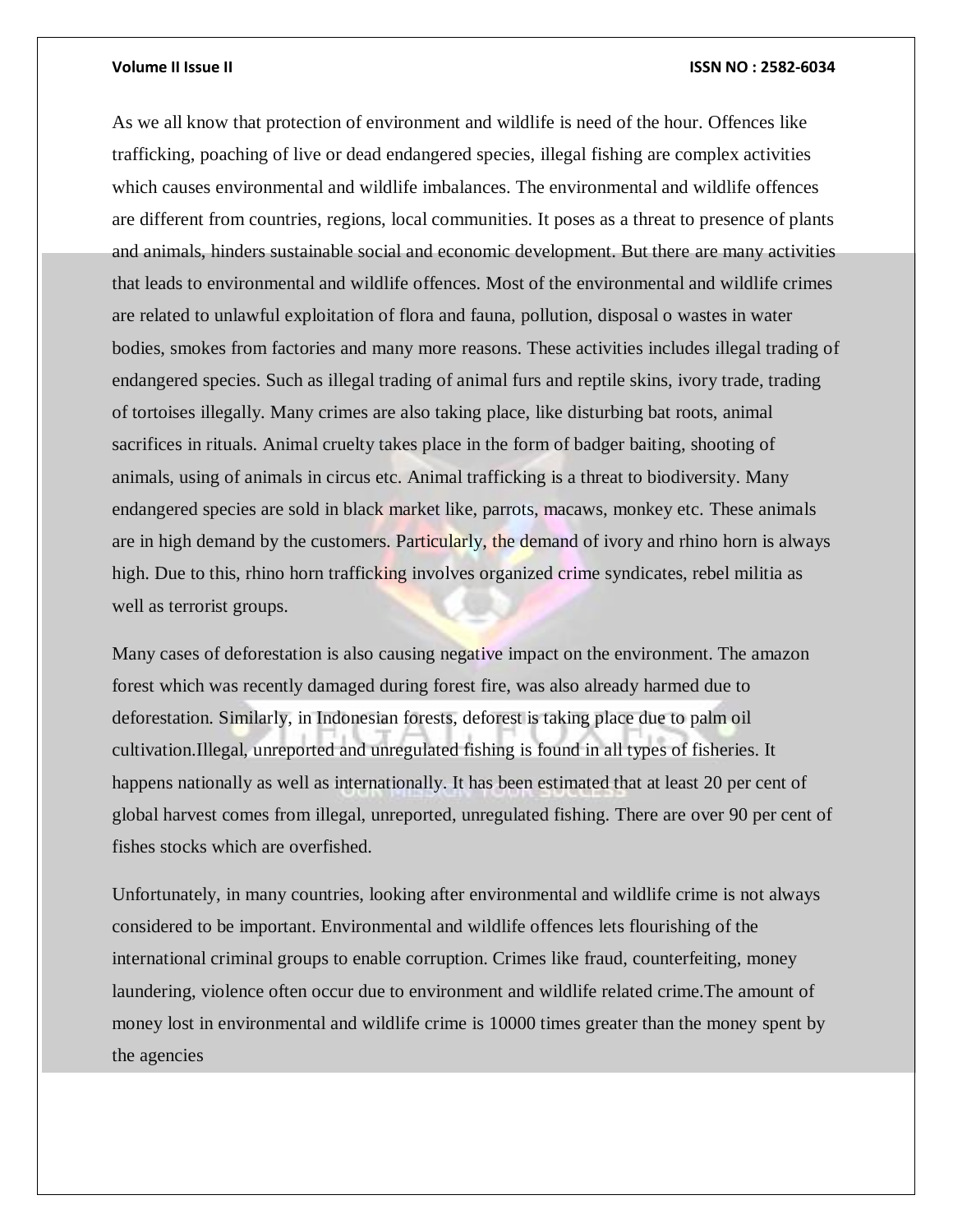In India, there are several cases which are related to environmental and wildlife offences. Some of these cases are reported and many of these cases are still been neglected. Some of the landmark cases have led to making of new laws. Some of these cases have been discussed below.

### **Environmental and Wildlife Offences related Cases**

There are many cases which are related to environment and wildlife related issues. Few of the landmark cases are given below.

## **Rylands vs Fletcher<sup>14</sup>**

 $\overline{a}$ 

Rylands and Fletcher were neighbours. Ryland decided to construct water reservoir on his land by private contractor. Due to negligence of the contractor, shafts were broken and this led to water into the mine. This caused heavy loss for Fletcher. So, Fletcher sued Rylands. The defendant claimed that it was negligence of the contractor. On 17 July, 1868 the court held that, it does not matter whether the contractor was at fault or the defendant took all precautions for safety. The defendant is responsible for damage that has been caused in the premises. So, the plaintiff was given compensation.

This case brought the principle of absolute liability. It is important to know about this case as it has been used in India in Oleum Gas Leak case.

## GAL FOXES **Bhopal Gas Tragedy<sup>15</sup>**

Thiscase is about a gas leak incident that took place on 2-3 December, 1984 at Union Carbide India ltd (UCIL). Over 500000 people and even the surroundings of plants, animals died of exposure to methyl isocyanate (MIC) gas. Many people also suffered from diseases. Many pregnant women faced miscarriage. It known as the world's worst industrial disaster.

In this case, rule of strict liability was used here. This rule is used when manufacturer of non defective product is held liable for damage that resulted due to use of that product.The Union Carbide company tookover UCC but did not take responsibility for the gas leak. However, UCC

<sup>14</sup>Rylands vs Fletcher (2020), Retrieved from:<https://law.jrank.org/pages/9976/Rylands-v-Fletcher.html> <sup>15</sup>Debayan Roy (11 Febuaray, 2020), SC to begin hearing in Bhopal Gas tragedy: All you need to know about 36yr old case. Retrieved from: [https://theprint.in/india/sc-to-begin-hearing-in-bhopal-gas-tragedy-all-you-need-to-know](https://theprint.in/india/sc-to-begin-hearing-in-bhopal-gas-tragedy-all-you-need-to-know-about-36-yr-old-case/362531/)[about-36-yr-old-case/362531/](https://theprint.in/india/sc-to-begin-hearing-in-bhopal-gas-tragedy-all-you-need-to-know-about-36-yr-old-case/362531/)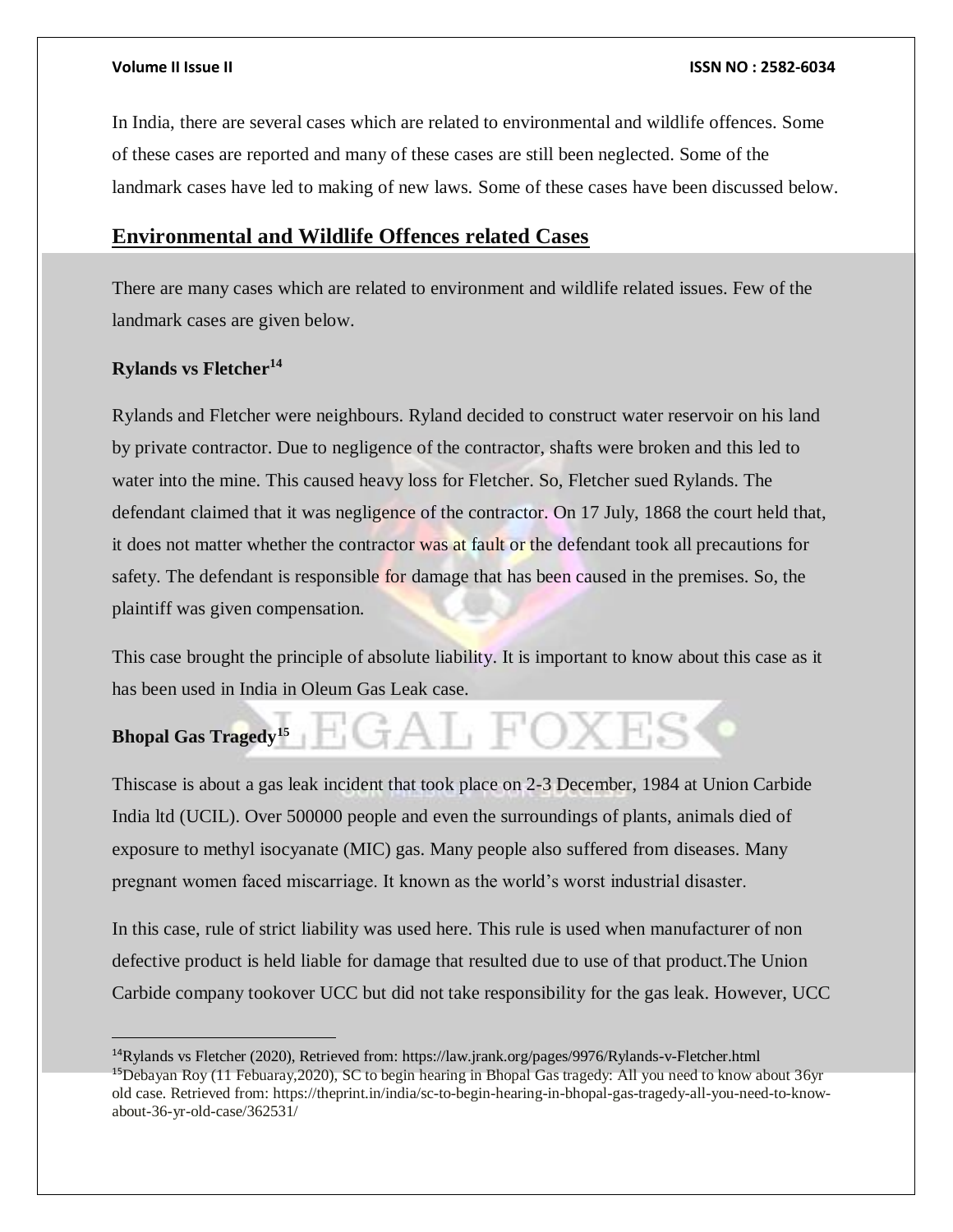was ordered by Supreme Court to pay compensation of 470 million dollars after long battle between India and US.

### **Oleum Gas Leak Case<sup>16</sup>**

This case occurred after the famous Bhopal gas tragedy. In this case, the rule of Ryland vs Fletcher was used. The Supreme Court used the rule of absolute liability. This event occurred when there was a gas leak in Sriram Foods and Fertilizers company from 4December 1985. One person died in the accident and many people were hospitalised.

PIL was filed against the Sriram Foods and Fertilizers company under Article 21 and 32 of the Constitution. The issues related in this case was whether such hazardous industries shall be allowed to operate in such areas. Secondly, if these factories are allowed to work then, regulating mechanism shall be evolved or not. Lastly, how to determine liability and amount of compensation.

For the judgement, it was realised that the British law is not progressed enough to apply in this case. Also, Indian laws are not bound to follow English law. So it was held that enterprise who are engaged in dangerous substance has absolute responsibility to ensure safety of public. Before doing any activity, the company should be aware of the consequence of it and shall take all precautions for prevention. Even after taking precautions any kind of damage or accident takes place, the company will be held liable for it. The measure of compensation for damage depends on the magnitude and capacity of the enterprise. This is done so that there is a deterrent effect. **OUR SUCCESS** 

### **Yamuna Conservation Zone<sup>17</sup>**

Yamuna river is great source of livelihood for people. The area of Yamuna river is densely populated and lots of industrial activities goes on there. The river is dependent on monsoon rains.

However, the river Yamuna is in danger zone due to disposing of industrial wastes. River Yamuna has been densely polluted from Delhi to Agra. Water extraction has affected the self

<sup>&</sup>lt;sup>16</sup>MC Mehta Vs UOI (Shriram Industries), 26 May, 2018. Retrieved from: [https://www.latestlaws.com/articles/case](https://www.latestlaws.com/articles/case-analysis-m-c-mehta-v-union-of-india-shriram-industries-case-by-roopali-lamba/)[analysis-m-c-mehta-v-union-of-india-shriram-industries-case-by-roopali-lamba/](https://www.latestlaws.com/articles/case-analysis-m-c-mehta-v-union-of-india-shriram-industries-case-by-roopali-lamba/)

<sup>&</sup>lt;sup>17</sup>Shushmita Sengupta (4 July, 2015), Yamuna Pollution: Green Tribunal orders operation clean up in Delhi. Retrieved from: [https://www.downtoearth.org.in/news/yamuna-pollution-green-tribunal-orders-operation-cleanup](https://www.downtoearth.org.in/news/yamuna-pollution-green-tribunal-orders-operation-cleanup-in-delhi-48274)[in-delhi-48274](https://www.downtoearth.org.in/news/yamuna-pollution-green-tribunal-orders-operation-cleanup-in-delhi-48274)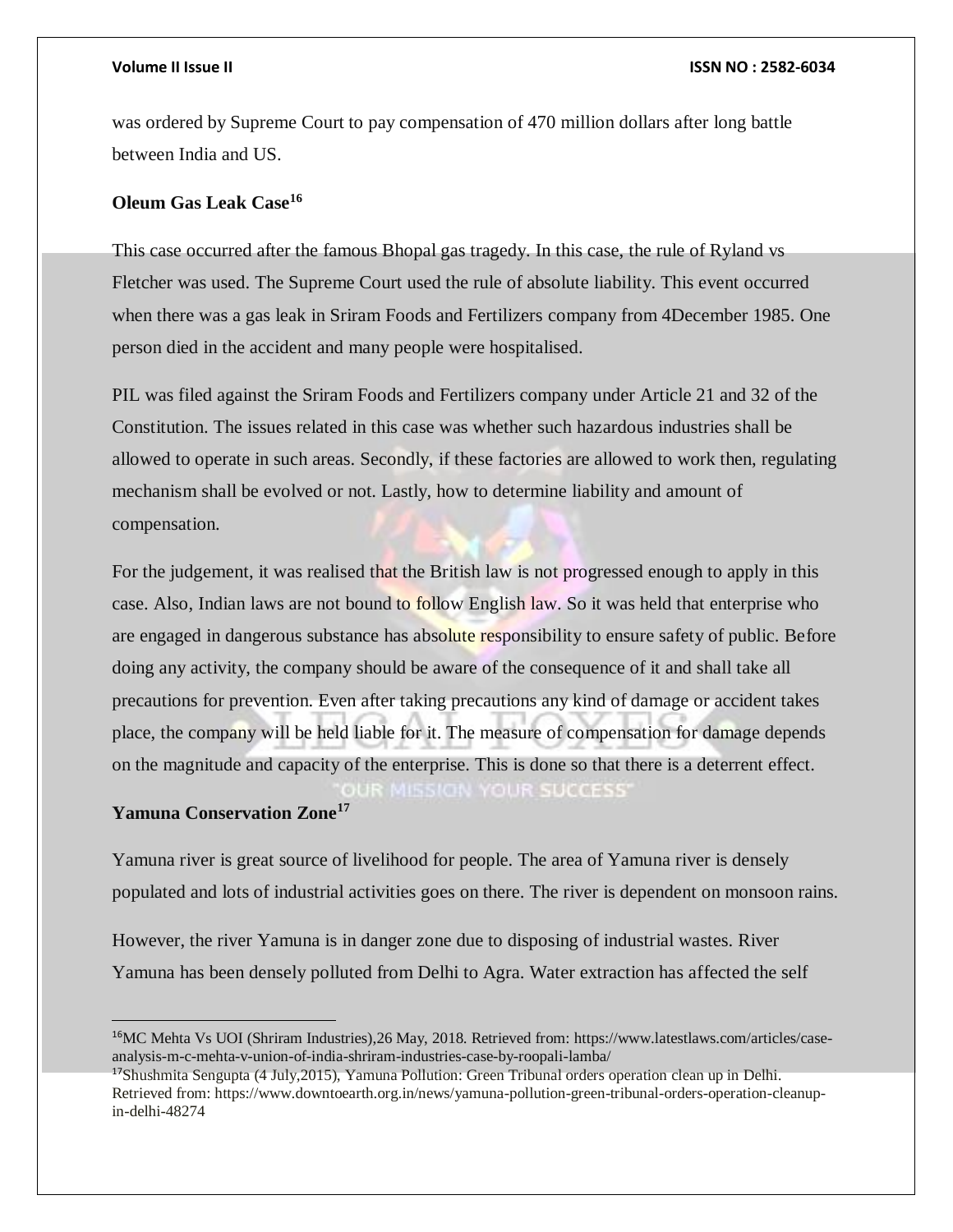purification capacity of the river. Studies on river Yamuna shows loss of fisheries, water quality loss even its tributaries has been polluted.

Due to high rate of pollution, the National Green Tribunal Act recommended the government on 25 April, 2014 to declare 52 km stretch of Yamuna in Delhi and Uttar Pradesh as a conversation zone. NGT imposed fine of Rs 5000- 500,000 for those who dispose waste in river Yamuna. New programme "Maili se Nirmal Yamuna Project" was intiated to save Yamuna. NGT ordered the industries to contribute in Central Effluent Treatment Plant (CETP). The Delhi Jal Board (DJB) was ordered to increase the number of Sewage Treatment Plants (STP). If any mishaps takes place, then the DJB will be held responsible for not checking the flow of sewage system properly.

In fact the NGT has ordered the DJB to construct 23 Sewage Treatment Plants and they should start functioning by the year 2015. 32 major and minor drains to be constructed in areas that will be recommended by the NGT. The storm water drain to be kept free of pollution. The DJP has to submit a draft of Sewage Master Plan for Delhi by 2031 to the NGT. Apart from this, the flood plains were also demolished. Agriculture in flood plains have been banned. The floriculture and silviculture was also restricted in Yamuna Consevation Zone area.

### **Rohtang Pass Glacier Case<sup>18</sup>**

On 17 August, 2015, the Manali District Administration imposed ban on tourist vehicles on the Rohtang road. There are around 35 lakhs of tourists who visit the Rohtang pass every year. Also 4000 tourist taxies registered every year. The National Green Tribunal also imposed shut down on kiosks, eateries as well as the Manali Rohtang road. This was because, high rate of tourist activity in Rohtang affected the ecological balance of nature. The NGT also directed the government to provide CNG run buses.

The NGT ordered that vehicles which passes through route ahead of Vashisht village and Rohtang Pass will be liable to pay:

Heavy vehicles: Rs 100

<sup>&</sup>lt;sup>18</sup>Shushmita Sengupta (4 July, 2015), Yamuna Pollution: Green Tribunal orders operation clean up in Delhi. Retrieved from: [https://www.downtoearth.org.in/news/yamuna-pollution-green-tribunal-orders-operation-cleanup](https://www.downtoearth.org.in/news/yamuna-pollution-green-tribunal-orders-operation-cleanup-in-delhi-48274)[in-delhi-48274](https://www.downtoearth.org.in/news/yamuna-pollution-green-tribunal-orders-operation-cleanup-in-delhi-48274)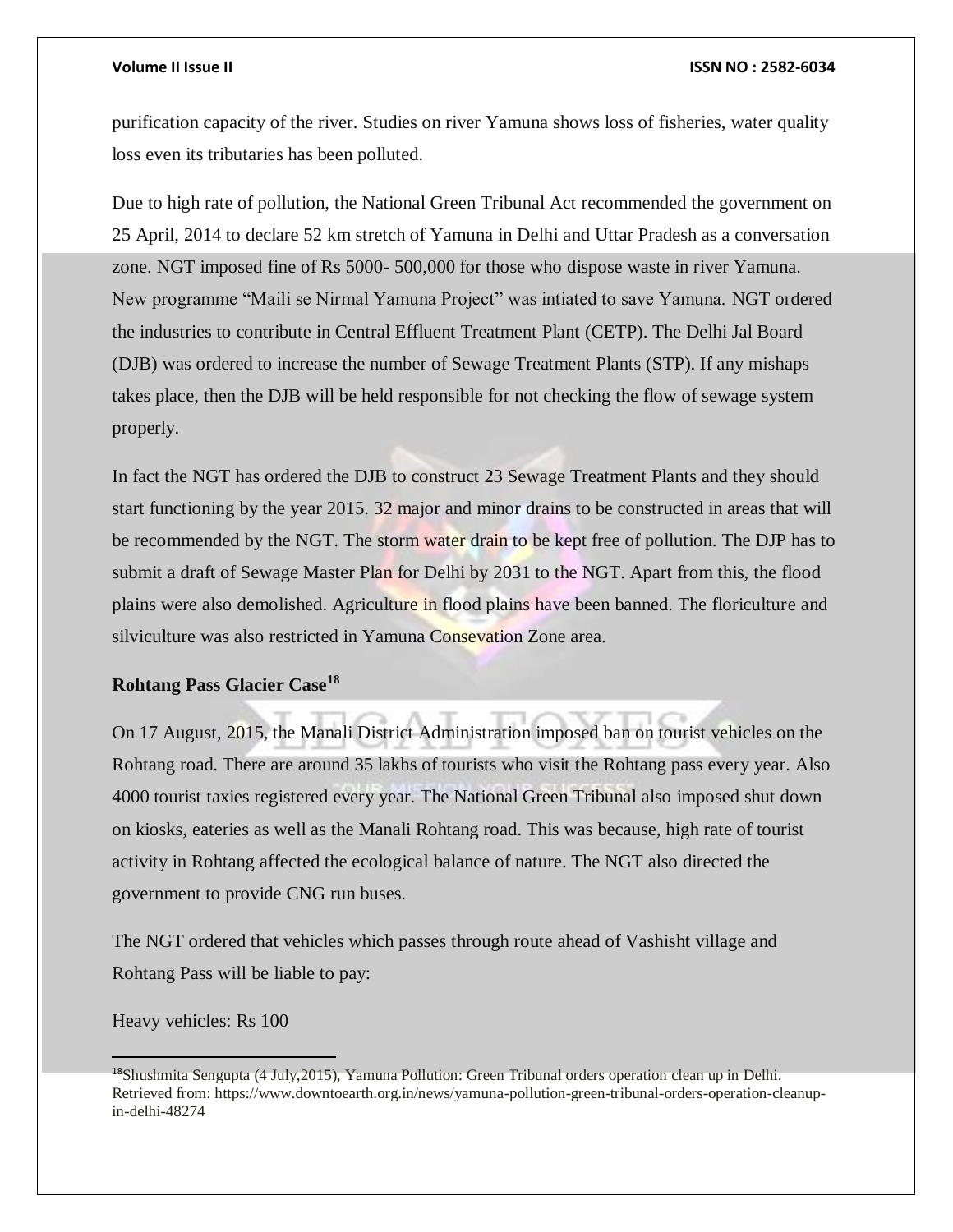Light vehicles: Rs 50

CNG or electric buses: Rs 20 per head

The funds which will be collected by State government will be kept under head of Green Tax Fund. This fund will be used for development of area from Vashisht to Rohtang Pass and 5 km beyond. Only few vehicles will be exempted from paying tax like, Broader Road Organisation (BRO), General Reserve Engineer Force (GREF), army. BRO and GREF have been directed to to endure that the roads are in good condition throughout the year. The State government has been ordered to provide proper rope way from Vashisht to Rohtang Pass. The GB Plant Institute of Himalayan Environment and Development,Almora has been directed to conduct a study on glacier of Rohtang Pass and submit the report to the NGT within six months.

Usage of snow scooters has been restricted. Only those that are less than four years and battery operated have been permitted. Use of plastic and food packaging has been prohibited.

## **Delhi Ridge Case<sup>19</sup>**

l

This case raised the issue that whether mining activity in 5 km area of Delhi and Haryana border, Ridge and Aravalli hills are causing any environmental problems. Secondly, issue was raised whether mining activity shall be banned or allowed by implying stringent conditions.

The Haryana Pollution Control Board (HPCB) reported that explosives used for rock mining was causing soil erosion which causes ecological disorder. The HPCB recommended that the Environmental Management Plan (EMP) shall be prepared by mine lease holders. The mines shall be approved by the HPCB, only then the mining activity shall be continued. The HPCB and NEERI suggested complete stoppage of mining activity within radius of 5 km from Badkal lake and Surajkund in Haryana. Therefore, the Haryana government stopped all mining activities.

However, the mine workers objected this rule. According to them, pollution from mining activity cannot cross the radius of 1 km. On basis of report submitted by NEERI and HPCB, the Supreme Court concluded that the mining activity was causing negative impact on ecology. According to

19Dhruval (26 October, 2018), MC Mehta Vs UOI. Retrieved from: [http://lawtimesjournal.in/m-c-mehta-v-union-of](http://lawtimesjournal.in/m-c-mehta-v-union-of-india-delhi-ridge-case/)[india-delhi-ridge-case/](http://lawtimesjournal.in/m-c-mehta-v-union-of-india-delhi-ridge-case/)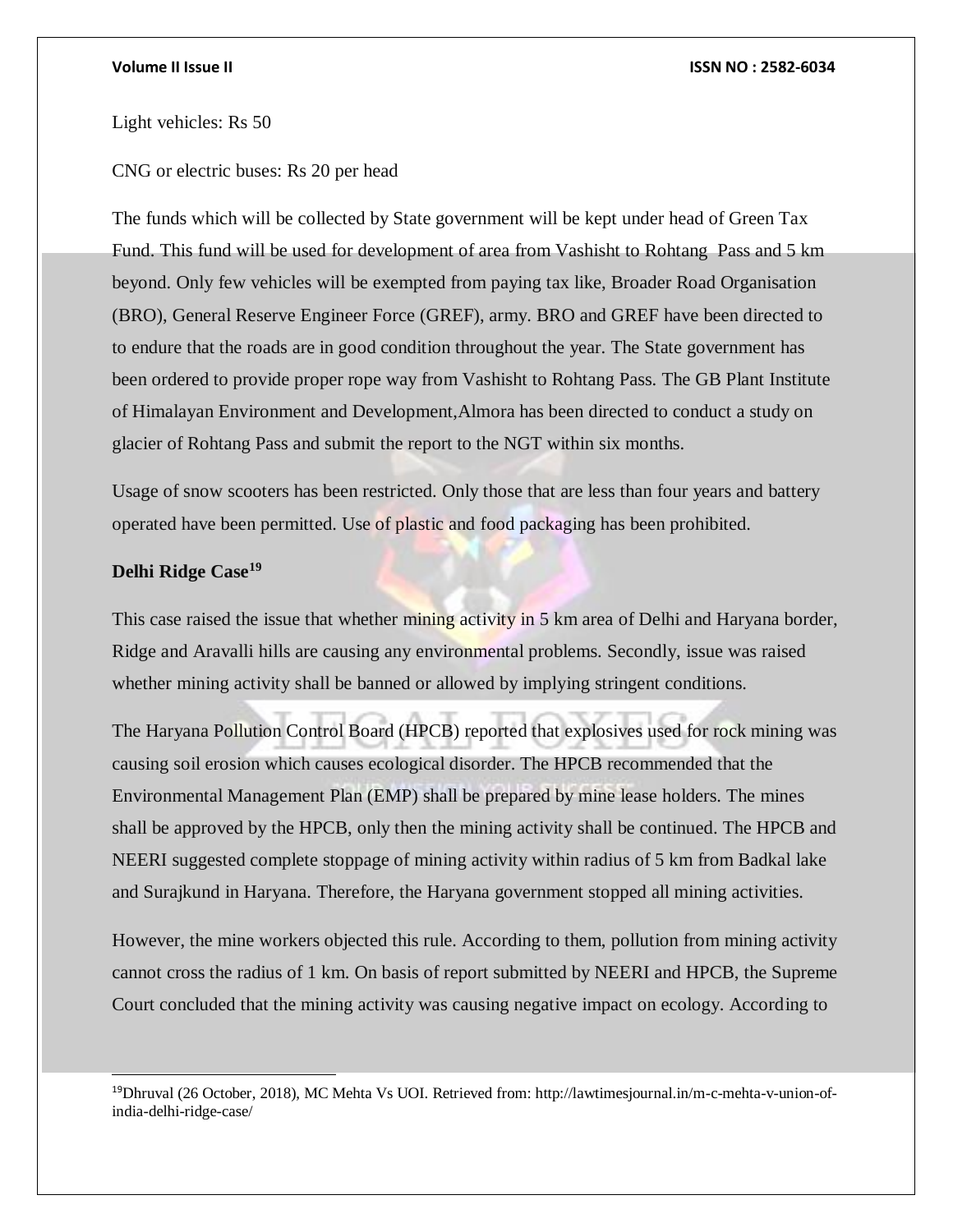Supreme Court, not only mining but the vehicles used for transporting, equipements used for mining is responsible ecological imbalance.

To preserve the area, it was necessary to stop mining within 2km of radius. The court directed the Environmental Pollution Central Authority (EPCA) to submit report after visiting the miners without any notice. During their visit, the EPCA saw many rules being violated. On basis of this report, the court gave its final order. The court ordered that mining activity can only take place if sustainable development takes place with following strict mining rules. Right now, protection of Aravalli range is very important. If there is any harm caused to Aravalli range even after following the stringent rules, the mining activity can be stopped to protect the Aravalli range. The mining activity has to take place by following strict rules and regulations.In case, if there is any violation of rules, the mining lease can get cancelled on the spot.

## **Narmada BachaoAndolan<sup>20</sup>**

The Narmada BachaoAndolan was a very popular movement in India. This moment was started when the Sardar Sarovar Dam was being built. There are many people who are dependent on river Yamuna for livelihood. Also, building of dam means that people have to leave their homes. This posed as a threat to some people. Many farmers, environmentalists, human rights activists came together and joined the movement. Due to this movement, the Supreme Court ordered to stop the dam work and concerntrate on rehabilitation of people. After several years, construction of dam took place in 1999 with subject to conditions of resettlement, raising hight of dam etc. The construction was finished in 2006. The inauguration was done on 2017 by prime minister Narendra Modi.

### **Vehicular Pollution Case<sup>21</sup>**

 $\overline{a}$ 

In this case a writ petition was filed by MC Mehta for passing order for reduction of vehicular pollution in Delhi. This was due to the pollution caused by the vehicles which was affecting the environment.

 $^{20}$ India Today (18 November, 2018), Narmada Andolan back on indefinite protest. Retrieved from: [https://www.indiatoday.in/india/story/narmada-bachao-andolan-medha-patkar-back-indefinite-protest-1620007-](https://www.indiatoday.in/india/story/narmada-bachao-andolan-medha-patkar-back-indefinite-protest-1620007-2019-11-18) [2019-11-18](https://www.indiatoday.in/india/story/narmada-bachao-andolan-medha-patkar-back-indefinite-protest-1620007-2019-11-18)

<sup>21</sup>Dhruval (12 Ocober,2018), M.C Mehta vs UOI. Retrieved from[: http://lawtimesjournal.in/m-c-mehta-vs-union-of](http://lawtimesjournal.in/m-c-mehta-vs-union-of-india-1991-vehicular-pollution-case/)[india-1991-vehicular-pollution-case/](http://lawtimesjournal.in/m-c-mehta-vs-union-of-india-1991-vehicular-pollution-case/)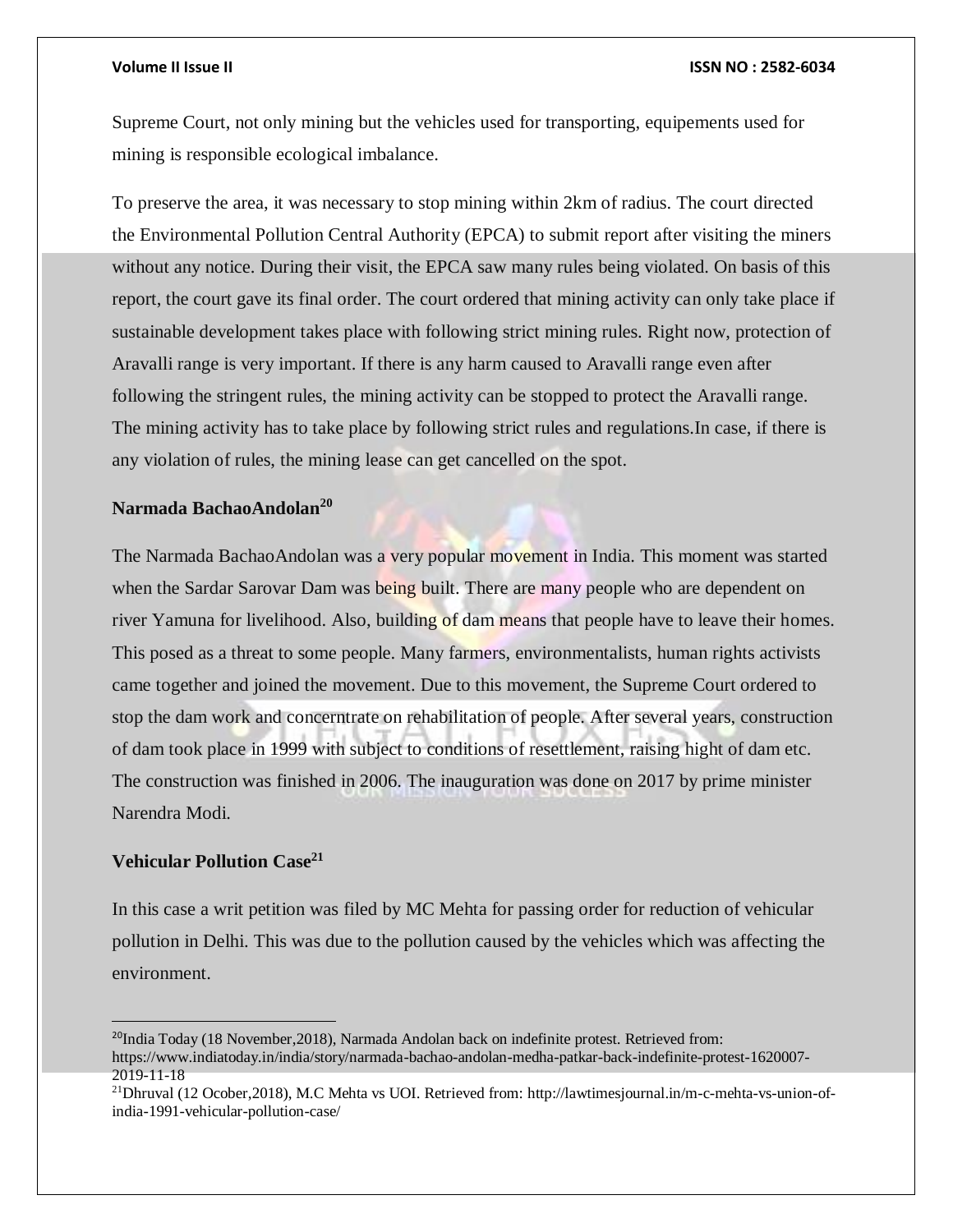By this petition, it was realised that Article 51A says that the state will look after the environment. In the court it was advised that the automobile users shall be aware of pollution. A special committee was set up with objectives of:

Making assessment of technologies available for vehicular pollution control in world, making assessment of the current status.

- Making assessment of the current status of technology available in Indiafor controlling vehicular pollution
- Look into low cost alternatives for operating vehicles at reduced pollution.
- To reduce, eliminate of pollution from motor vehicle.
- To make recommendation on legal regulations.

The committee had to submit a report to the Supreme Court within two months, stating the steps taken in the particular manner. The Union government and Delhi Administration directed to cooperate with committee for smooth operation.

## **Coal Mining in Meghalaya Case<sup>22</sup>**

This case took place recently. There was an accident that happened on 13 December, 2018. Fifteen miners got trapped in Ksan in Meghalaya. Five of them managed to escape but, fifteen of them were trapped inside till 2 March, 2019. The miners were trapped in depth of 370 feet in Jaintia Hills District. The tunnel was flooded with water into adjacent mine. Soon the National Disaster Response Force (NDRF) and the State Disaster Response Force began their operations. Later, Coal India, Kirlaskar Brothers and Indian Air Force joined to help NDRF.

The State government admitted that there were large number of mines which were operating illegally. In the court it was held that the State government will deposit Rs 100 crore fine imposed by the National Green Tribunal for failing stoppage of illegal coal mining with Central Pollution Control Board (CPCB). The State administration was directed to handover illegal coal to Coal India ltd. These coals went for auction and deposit funds. The bench allowed mining operation privately and community owned land by taking permission from concerned authorities.

<sup>&</sup>lt;sup>22</sup> Economic Times (4 July, 2019), SC asks Meghalaya to deposit Rs 100 crore fine for illegal coal mining. Retrieved from[: https://economictimes.indiatimes.com/industry/indl-goods/svs/metals-mining/sc-asks-meghalaya-to-deposit](https://economictimes.indiatimes.com/industry/indl-goods/svs/metals-mining/sc-asks-meghalaya-to-deposit-rs-100-cr-fine-for-illegal-coal-mining/articleshow/70053543.cms?from=mdr)[rs-100-cr-fine-for-illegal-coal-mining/articleshow/70053543.cms?from=mdr](https://economictimes.indiatimes.com/industry/indl-goods/svs/metals-mining/sc-asks-meghalaya-to-deposit-rs-100-cr-fine-for-illegal-coal-mining/articleshow/70053543.cms?from=mdr)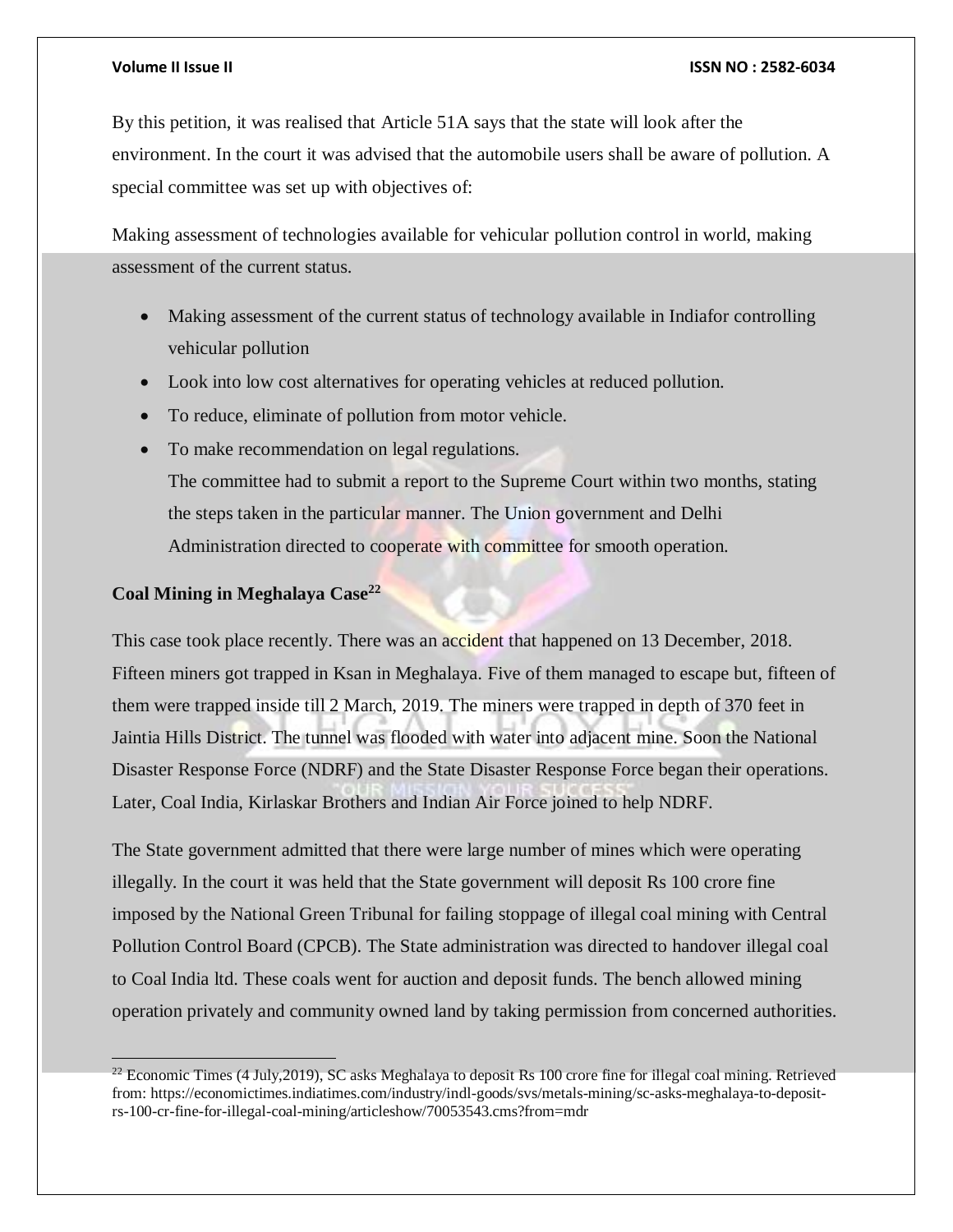### **Rathi Steel and Power ltd Plant Case<sup>23</sup>**

This case occurred when the NGT issued a notice in 2018 to Rathi Steel and Power ltd. This notice was issued because environment compensation was not imposed on Rathi Steel and Power ltd for causing air pollution as well as extracting water from borewells without permission. The company had already given an application to Central Ground Water Authority on 11 July, 2017 for extraction of water. However, the approval status was still spending.

The NGT directed Central Ground Water Authority to dispose the application of the company within three weeks. The State Pollution Control Board was also directed to dispose the application. The NGT also issued a notice to the Delhi and Uttrakhand government regarding the reason why they have not answered to the queries pointed by the NGT for management of bio medical hazardous wastes.

## **Vizag Gas Leak Case<sup>24</sup>**

 $\overline{a}$ 

On 7 May, 2020, similar case as Bhopal gas tragedy took place in India. A synthetic styrene leaked from the LG Polymers, a South Korean chemical plant in Vishakhapatnam in Andhra Pradesh at 3am. Due to lockdown caused by covid-19 pandemic, large unattended tanks caused the leak. There were many around 13 deaths, 1000 people were hospitalised. <sup>25</sup>

Prime minister called for an emergency disaster meeting with NDMA at 11 am. The team of CSIR-NEERI tried to control the leakage. Finally the leakage stopped and Andhra Pradesh's chief minister, Goutam Reddy announced it. The CM has directed Arogyasri trust to cover all medical expenses of all patients affected by the gas leak. This situation was also reviewed by National Crisis Management Committee (NCMC), headed by Rajiv Gauba. There was a meeting held by NCMC. It was decided that whatever assistance required by the State for rescue, relief operations, will be provided.

<sup>24</sup>Ashish Pandey, Red flags ignored over Vizag plant's operation, Mail Today, May 9, 2020 <sup>25</sup>Neha Sinha, It is time to reset India's approach to environment, Hindustan Times, May 9, 2020

<sup>&</sup>lt;sup>23</sup>Zee News (18 January, 2018), NGT notice to Rathee Steel, Power ltd's plant at Ghaziabad for causing air pollution, Retrieved from: [https://zeenews.india.com/ghaziabad/ngt-notice-to-rathi-steel-power-ltds-plant-at-ghaziabad-for](https://zeenews.india.com/ghaziabad/ngt-notice-to-rathi-steel-power-ltds-plant-at-ghaziabad-for-causing-air-pollution-2074867.html)[causing-air-pollution-2074867.html](https://zeenews.india.com/ghaziabad/ngt-notice-to-rathi-steel-power-ltds-plant-at-ghaziabad-for-causing-air-pollution-2074867.html)